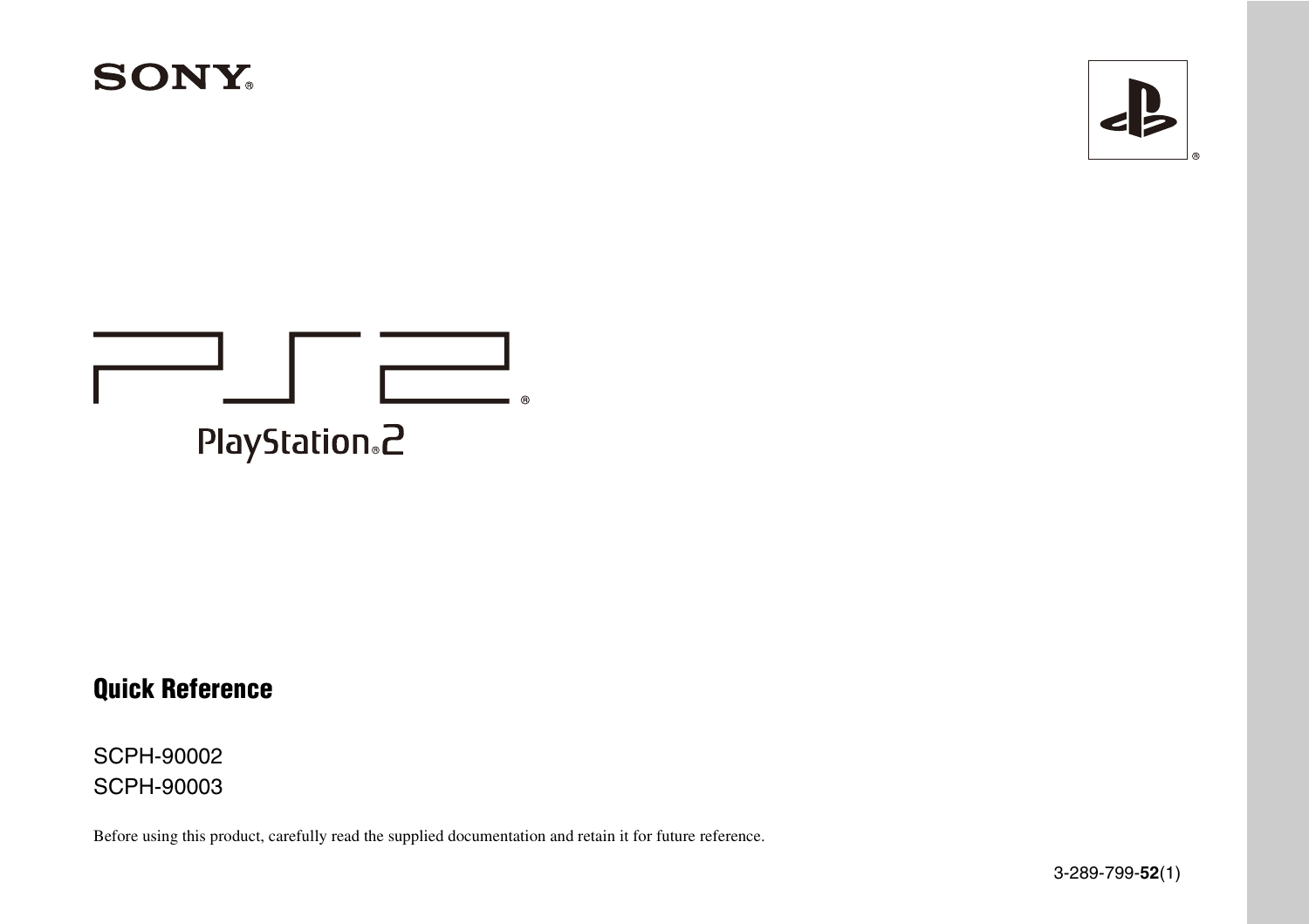### **Warning**

**To reduce the risk of fire or electric shock, do not expose this apparatus to rain or moisture.**

**To prevent fire or shock hazard, do not place a container filled with liquids on top of the console.**

**To avoid electrical shock, do not open the cabinet. Refer servicing to qualified personnel only.**

#### **Caution**

**Use of controls or adjustments or performance of procedures other than those specified herein may result in hazardous radiation exposure.**

**The use of optical instruments with this product will increase eye hazard.**

CLASS 1 LASER PRODUCT LUOKAN 1 LASERLAITE KLASS 1 LASERAPPARAT

This appliance is classified as a CLASS 1 LASER product under IEC60825-1: 2001.

This equipment has been tested and found to comply with the limits set out in the EMC Directive using a connection cable shorter than 3 metres (9.8 feet).

Place the console at least 10 cm (4 in) away from walls or surrounding objects. Placing the console close to walls or other objects can cause it to overheat.



### **Read carefully before operating your PlayStation®2 console**

A few people may experience epileptic seizures when viewing flashing lights or patterns in our daily environment. These persons may experience seizures while watching TV or playing video games, including DVD-Videos or games played on the PlayStation®2 console. Players who have not had any seizures may nonetheless have an undetected epileptic condition. Consult your physician before operating the PlayStation®2 console if you have an epileptic condition or experience any of the following symptoms while watching TV programmes or playing video games: altered vision, muscle twitching, other involuntary movements, loss of awareness of your surroundings, mental confusion, and/or convulsions.

### **Software title compatibility**

Some PlayStation® or PlayStation®2 format software titles may perform differently on this console than they do on previous PlayStation®2 or PlayStation® consoles, or may not perform properly on this console. For more information, visit our Web site at www.playstation.com

#### **NOTICE FOR CUSTOMERS IN THE UNITED KINGDOM**

A moulded plug complying with BS1363 is fitted to this equipment for your safety and convenience. Should the fuse in the plug supplied need to be replaced, a 5 AMP fuse approved by ASTA or BSI to BS1362, (i.e., marked with  $\hat{\otimes}$  or  $\hat{\otimes}$  mark) must be used. If the plug supplied with this equipment has a detachable fuse cover, be sure to attach the fuse cover after you change the fuse. Never use the plug without the fuse cover. If you should lose the fuse cover, please contact the appropriate PlayStation® customer service help line which can be found within every PlayStation® and PlayStation®2 format software manual.

The manufacturer of this product is Sony Computer Entertainment Inc., 2-6-21 Minami-Aoyama, Minato-ku Tokyo, 107-0062 Japan. The Authorised Representative for EMC and product safety is Sony Deutschland GmbH, Hedelfinger Strasse 61, 70327 Stuttgart, Germany. Distributed in Europe by Sony Computer Entertainment Europe Ltd, 10 Great Marlborough Street, London, W1F 7LP.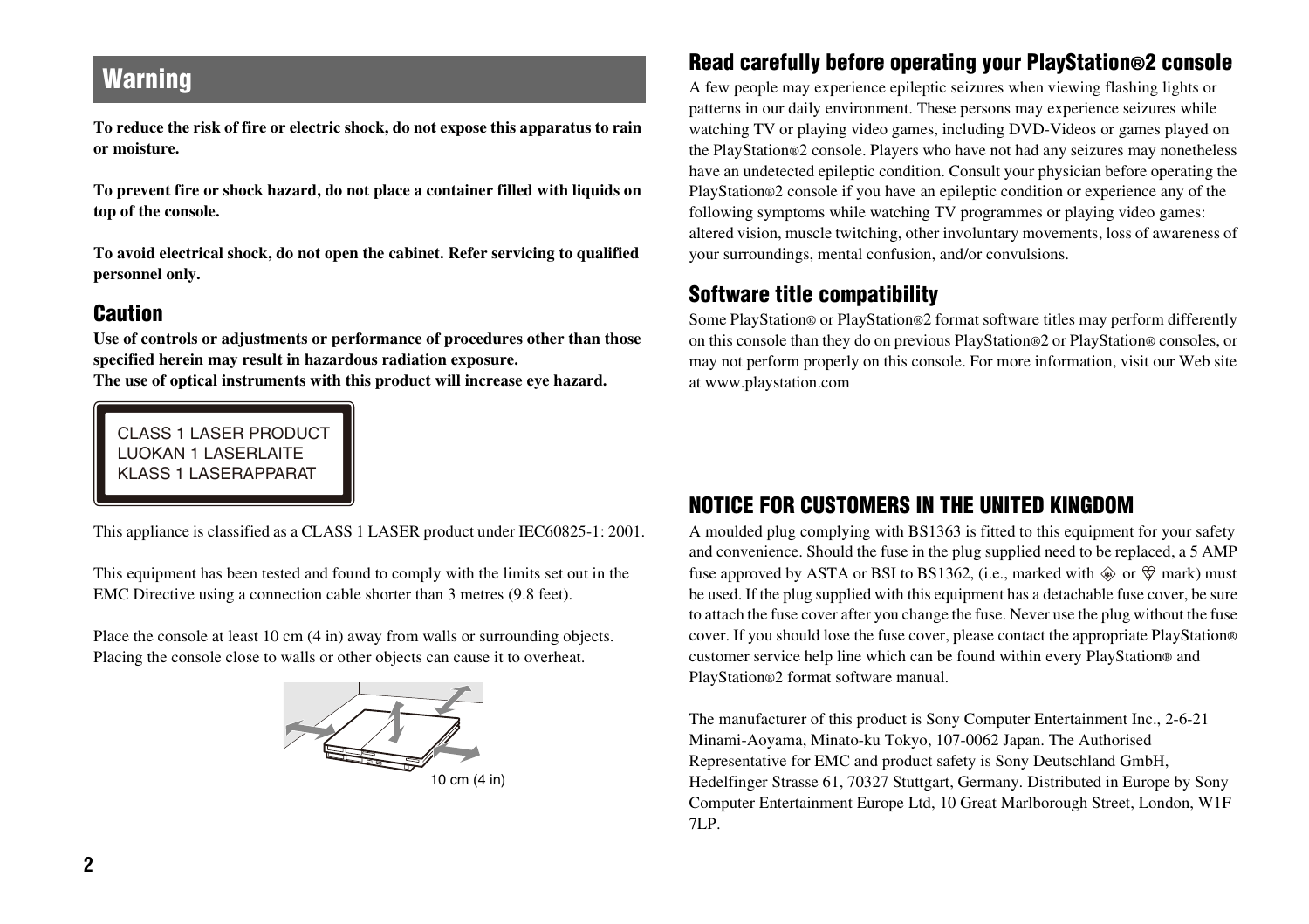### **Precautions**

### **Safety**

This product has been designed with the highest concern for safety. However, any electrical device, if used improperly, has the potential for causing fire, electrical shock or personal injury. To help ensure accident-free operation, follow these guidelines:

- Observe all warnings, precautions and instructions.
- Stop use and unplug the AC power cord from the electrical outlet immediately if the device functions in an abnormal manner or produces unusual sounds or smells.
- Never connect cables other than those specified in this manual to the network connector.
- Contact the appropriate PlayStation® customer service helpline which can be found within every PlayStation® and PlayStation®2 format software manual if the device does not operate properly.

### **Use and handling**

- When operating the unit, play in a well-lit room and keep a safe distance from the TV screen.
- Avoid prolonged use of the console. To help prevent eye strain, take a break of about 15 minutes during every hour of play.
- Stop using the console immediately if you experience any of the following symptoms. If the condition persists, consult a doctor.
- Lightheadedness, nausea, or a sensation similar to motion sickness
- Tired, uncomfortable or aching hands or arms
- Tired, dry or aching eyes
- Do not use the console near water.
- Do not place the console and connected accessories on the floor or in a place where they may cause persons walking by to trip or stumble.
- Do not place the console or accessories on surfaces that are unstable, tilted or subject to vibration.
- Do not expose the console or accessories to high temperatures, high humidity or direct sunlight (use in an environment where temperatures range from 5°C to 35°C/ 41°F to 95°F).
- Do not place the console in locations of poor ventilation such as small, enclosed areas, directly against a wall or on a thick carpet or bedding.
- Do not expose the console to dust, smoke or steam.
- Do not allow liquid or small particles to get into the console.
- Do not put any objects on the console.
- Do not touch or insert foreign objects into the connectors of the console or accessories.
- Do not allow dust or foreign matter to build up around the console vents. Remove the dust with a low-powered vacuum cleaner.
- Set the console in a vertical or horizontal position only. When placing in the vertical position, use the vertical stand (for PlayStation®2) (SCPH-90110 E) (sold separately) that is compatible with this console. Also, do not change the position while the console is turned on.
- Do not leave a disc in the console when moving or changing the position of the console.
- Do not touch a disc while it is spinning.
- Do not close the disc cover in a way that could pinch your hand or fingers.
- Adjust the settings of the DVD player according to the instructions provided before playing a DVD.
- Keep the console and accessories, including cable ties and fasteners, out of the reach of small children.

### **AC power cord use**

- Do not touch the plug of the AC power cord with wet hands.
- Do not touch the console or connected accessories during an electrical storm.
- Do not touch the console for extended periods of time while the console is turned on as extended contact may cause low-temperature burns.
- To help ensure safe operation, regularly inspect the AC power cord. If damaged, stop use immediately and contact the appropriate PlayStation® customer service helpline which can be found within every PlayStation® and PlayStation®2 format software manual.
- Do not use a power cord other than the supplied AC power cord.
- Check that there is no dust or lint on the mains power plug before inserting into an electrical outlet. If the plug becomes dirty, wipe it off with a dry cloth before connecting.
- Do not allow dust or foreign matter to build up around the connectors on the console. Before connecting or plugging in cords or cables, also check that there is no dust or foreign matter on the connectors of the cords or cables, or in or on the socket of the wall outlet. Dust or other matter on the connectors can result in fire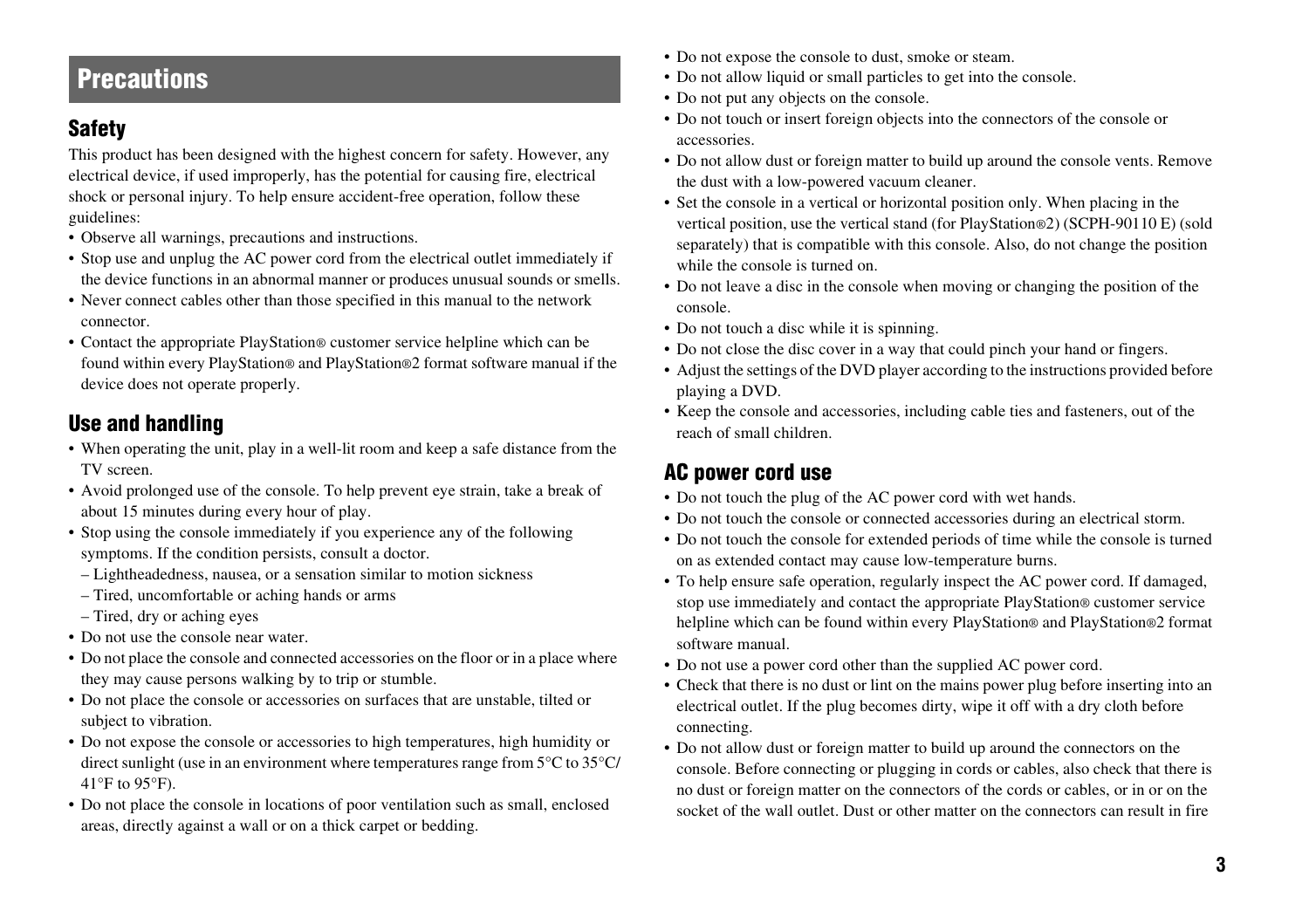or electrical shock.

- Unplug the AC power cord from the electrical outlet before cleaning or moving the console, or when you do not intend to use the console for an extended period of time. When disconnecting, grasp the power cord by the plug and pull straight out of the electrical socket. Never pull by the cord and do not pull out at an angle.
- Do not connect the AC power cord to a voltage transformer or inverter.

#### **When using software that supports the vibration function of the analog controller (DUALSHOCK®2)**

Do not use the vibration function if you have any ailment or injury to the bones, joints or muscles of your hands or arms. In most cases, the vibration function can be set to "Off" in the options menu of the software.

### **Network (except Local Area Networks)**

- A broadband Internet connection is required to connect to a network.
- When you connect your PlayStation®2 console to a network, the Internet service provider may charge additional usage fees. In some cases, usage charges may be more than anticipated. For details, refer to the information provided in your service contract or contact your Internet service provider.
- Parents are encouraged to monitor children in online gaming to ensure safe and responsible Internet usage.

### **Connecting with an Ethernet cable**

Do not connect Ethernet cables or telephone cords of the following types to the network connector:

- Ethernet cables not appropriate for use with a 10Base-T/100Base-TX network
- Standard residential telephone lines
- Any ISDN (digital) compatible phone or data line
- PBX phone lines
- Other "unknown" types of telephone lines

### **Disc handling**

- Do not touch the disc surface when handling a disc; hold it by the edges.
- Do not stick paper or tape onto discs and do not write on discs.
- Fingerprints, dust, dirt or scratches on the disc can distort the picture or reduce sound quality. Always handle carefully and make sure discs are clean before use.
- Do not leave discs near a heat source, in direct sunlight or in high humidity.
- Store discs in their cases when not in use.
- Clean discs using a soft cloth, lightly wiping from the centre outwards. Do not use solvents such as benzine, commercially available cleaners not intended for CDs or anti-static spray intended for vinyl LPs.
- Do not use irregularly shaped discs (for example, heart- or star-shaped discs) or damaged, reshaped or repaired discs.

#### **Never disassemble the console or supplied accessories**

Use the PlayStation®2 console and accessories according to the instructions in the product documentation. No authorization for the analysis or modification of the console, or the analysis and use of its circuit configurations, is provided. There are no user serviceable components inside the PlayStation®2 console. Disassembling the console will void the warranty. Additionally, there is a risk of exposure to laser radiation as well as to electrical shock hazards.

### **When connecting the console to a plasma or projection**\* **TV**

Do not leave a still image on the TV screen for an extended period of time, as this may leave a faint image permanently on the screen. \* Except LCD screen types

### **Note on safety when playing DVDs or CDs**

If you set the volume too high, it may harm your hearing or damage the speakers. Exercise care when setting the volume.

#### **Moisture condensation**

If the console or disc is brought directly from a cold location to a warm one, moisture may condense on the lens inside the console or on the disc. Should this occur, the console may not operate properly. In this case, remove the disc and turn off and unplug the console. Do not put the disc back in until the moisture evaporates (this may take several hours). If the console still does not operate properly, contact the appropriate PlayStation® customer service helpline which can be found within every PlayStation® and PlayStation®2 format software manual.

#### **Cleaning**

• For safety reasons, before cleaning the console or connected accessories, 1) turn off the console, 2) disconnect the mains power plug for the console from the electrical outlet, and 3) disconnect the Ethernet cable from the console.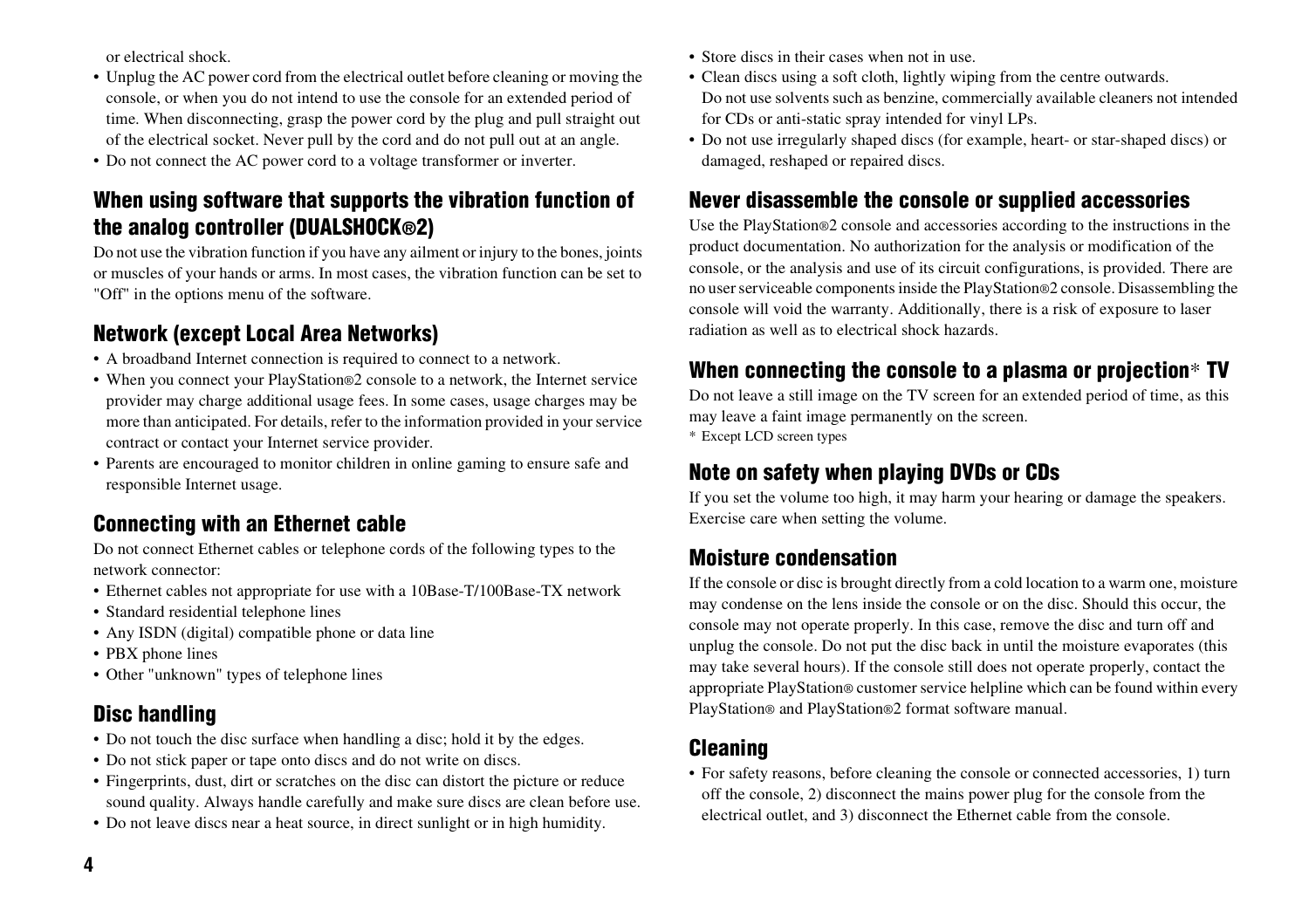- When cleaning the console, use a soft, dry cloth. Do not use solvents or other chemicals or a chemically-treated dust cloth to clean the product.
- Do not touch the lens located inside the disc cover. To help protect the lens from dust, keep the disc cover closed except when inserting or removing discs.

#### **Exterior protection**

To help prevent damage to the painted parts, follow the precautions below:

- Do not spill liquids such as alcohol, solvents or other chemicals on the product.
- Do not place any rubber or vinyl materials on the console exterior for an extended period of time.

#### **Differences to previous PlayStation®2 models**

This version of the PlayStation®2 console may be different from previous models in compatibility with optional accessories and the method of operating game software. For full details visit our Web site at www.playstation.com.

#### **NOTICE FOR THE CUSTOMERS IN THE UNITED KINGDOM**



Where you see either symbol on any of our electrical products, batteries or packaging, it indicates that the relevant electrical product or battery should not be disposed of as general household waste in Europe. To ensure the correct waste treatment of the product and battery, please dispose of them in accordance with any applicable local laws or requirements for disposal of electrical equipment/batteries. In so doing, you will help to conserve natural resources and improve standards of environmental protection in treatment and disposal of electrical waste.

This product contains a battery which is permanently built-in for safety, performance or data integrity reasons. The battery should not need to be replaced during the lifetime of the product and should only be removed by skilled service personnel. To ensure the correct waste treatment of the battery, please dispose of this product as electrical waste.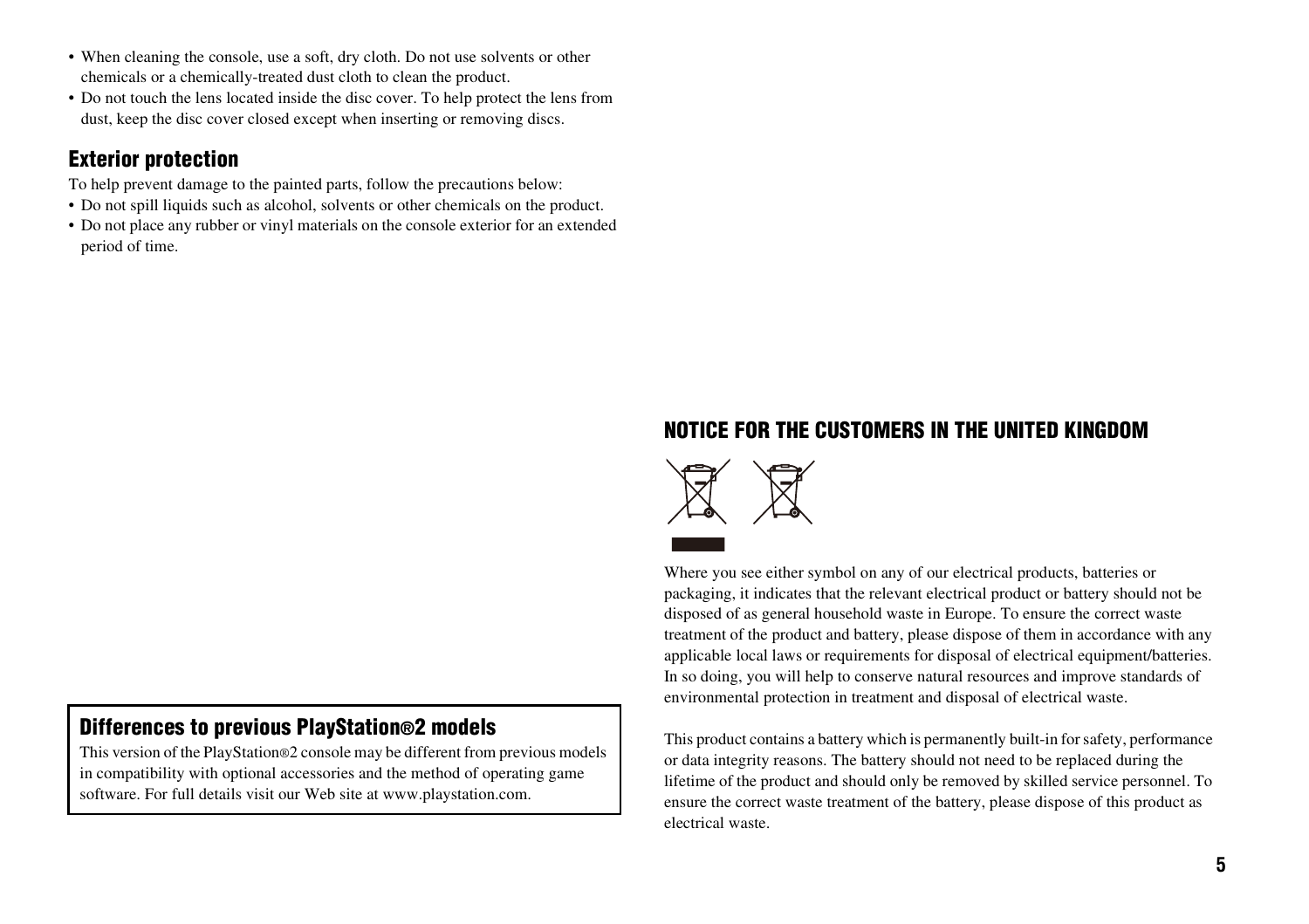### **About the PlayStation®2 console documentation Checking the package contents**

The PlayStation®2 console documentation includes the following:

#### • **Quick Reference (this document)**

This document contains information on setting up and performing basic operations on the console, as well as safety and troubleshooting information.

#### <span id="page-5-0"></span>• **User's Guide**

This document (in PDF format) is accessed from a PC through the Internet and contains information on performing advanced operations on the console, technical specifications and other information.

United Kingdom: uk.playstation.com/manuals Australia: au.playstation.com/manuals New Zealand: nz.playstation.com/manuals

For up-to-date information regarding the PlayStation®2 console, visit www.playstation.com.

Check that you have all of the following items. If any items are missing, contact the appropriate PlayStation® customer service helpline which can be found within every PlayStation® and PlayStation®2 format software manual.

| • PlayStation®2 console           | 1         |
|-----------------------------------|-----------|
| • Analog controller (DUALSHOCK®2) | $\dots 1$ |
| • AV cable                        | $\dots$   |
| • AC power cord                   | . I       |

- Euro-AV connector plug (supplied with SCPH-90003) ...1
- Printed materials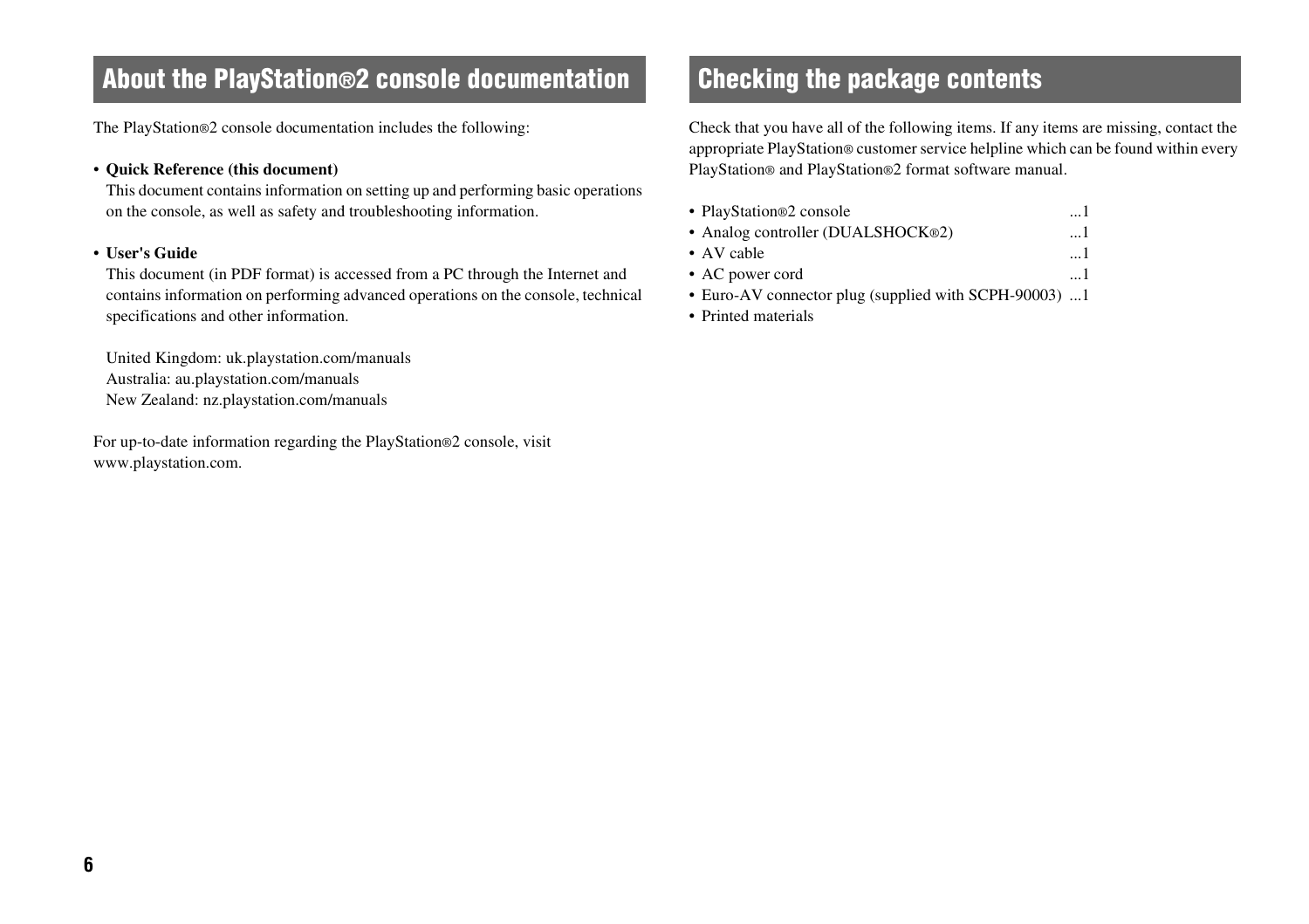### **Setting up the PlayStation®2 console**

#### **Warning**

**1**

- Do not plug the AC power cord for the console into an electrical outlet until you have made all other connections.
- The socket-outlet shall be installed near the equipment and shall be easily accessible.

#### **Before setting up**

- Do not place the console in locations subject to excessive cigarette smoke or dust. Cigarette smoke residue or dust build-up on the internal components, such as the lens, may cause the console to malfunction.
- Make sure the TV is turned off before connecting the PlayStation®2 console.



When using a cable other than the supplied AV cable, see "When using a cable other than the supplied AV cable"  $\leftrightarrow$  [page 14\)](#page-13-0).

#### **Hint**

You can connect various USB devices to the PlayStation®2 console, but not all are compatible. Refer to the instructions supplied with the USB device for more information.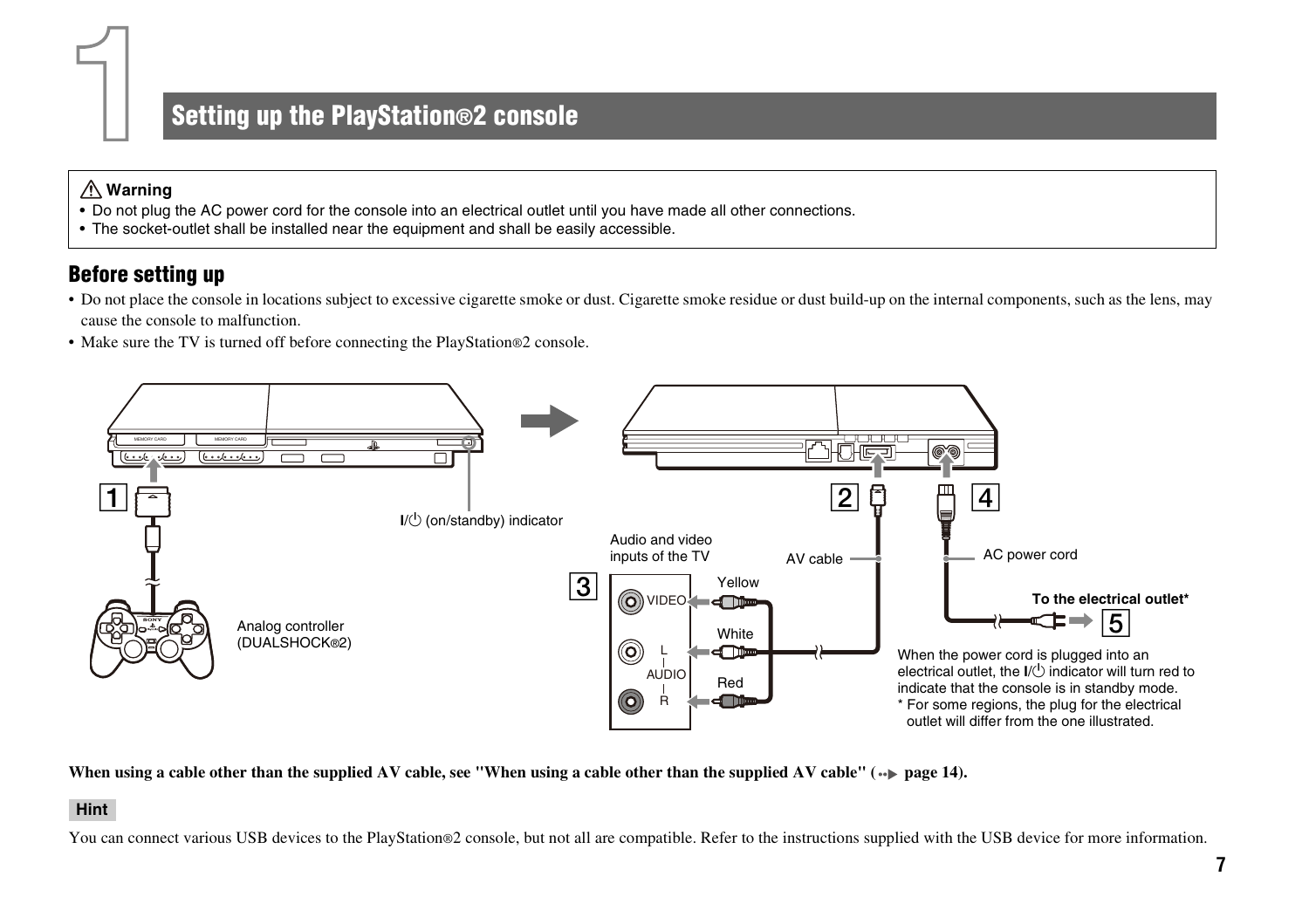#### **When using the Euro-AV connector plug (SCPH-90003)**

Connect your PlayStation®2 console to the Euro-AV connector (SCART) on the TV using the Euro-AV connector plug and AV cable, making sure you match the colour-coded plugs of the AV cable to the matching jacks of the connector plug.

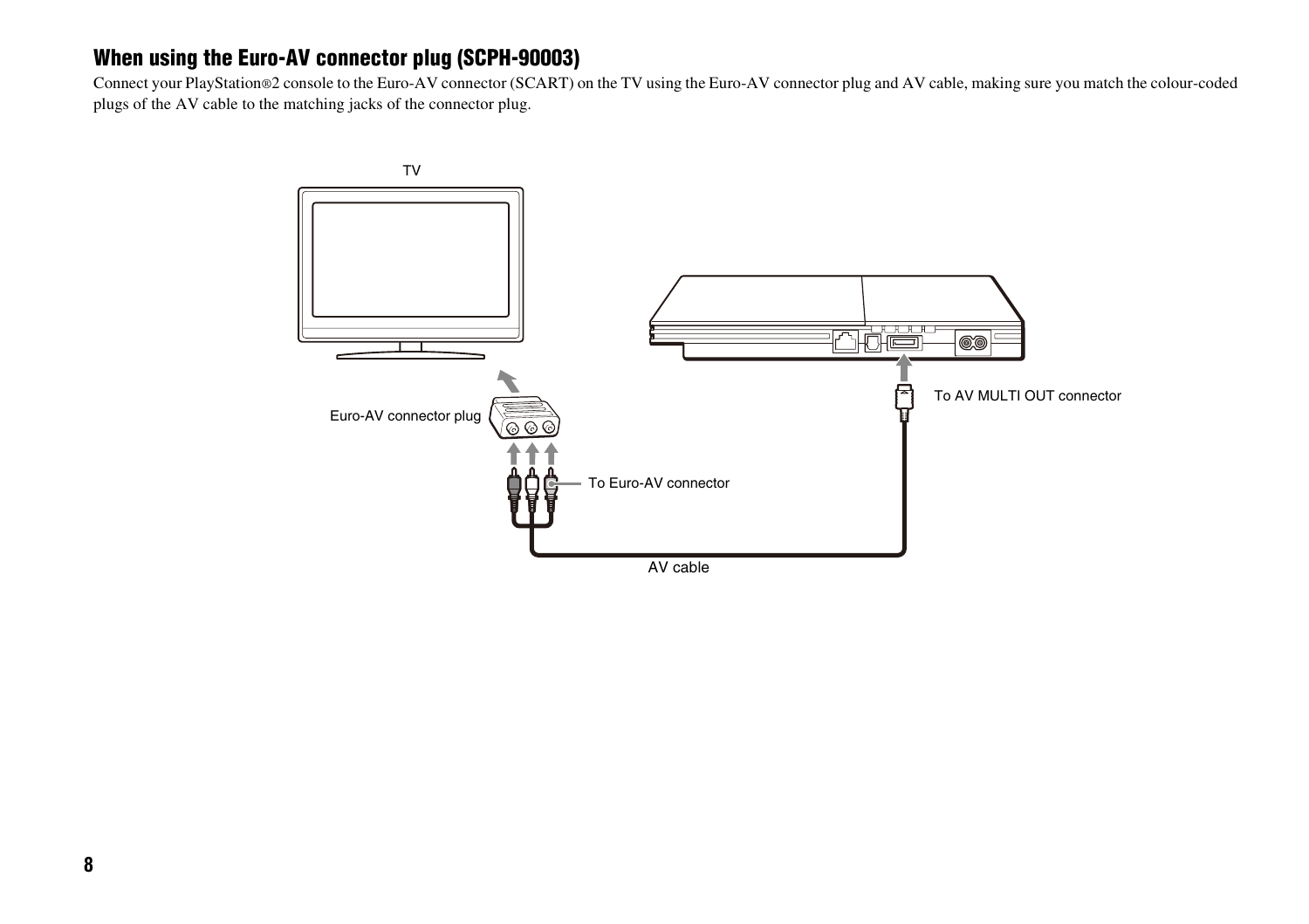

### **Turning the console on and off**



#### **Turning off the console**

Press and hold the  $I/\bigcirc$ /RESET button for at least one second. The  $I/\bigcirc$  indicator will turn red to indicate that the console is in standby mode.

#### **Hint**

In standby mode, power to the console is not completely turned off. If you will not be using the console for an extended period of time, unplug the power cord from the outlet.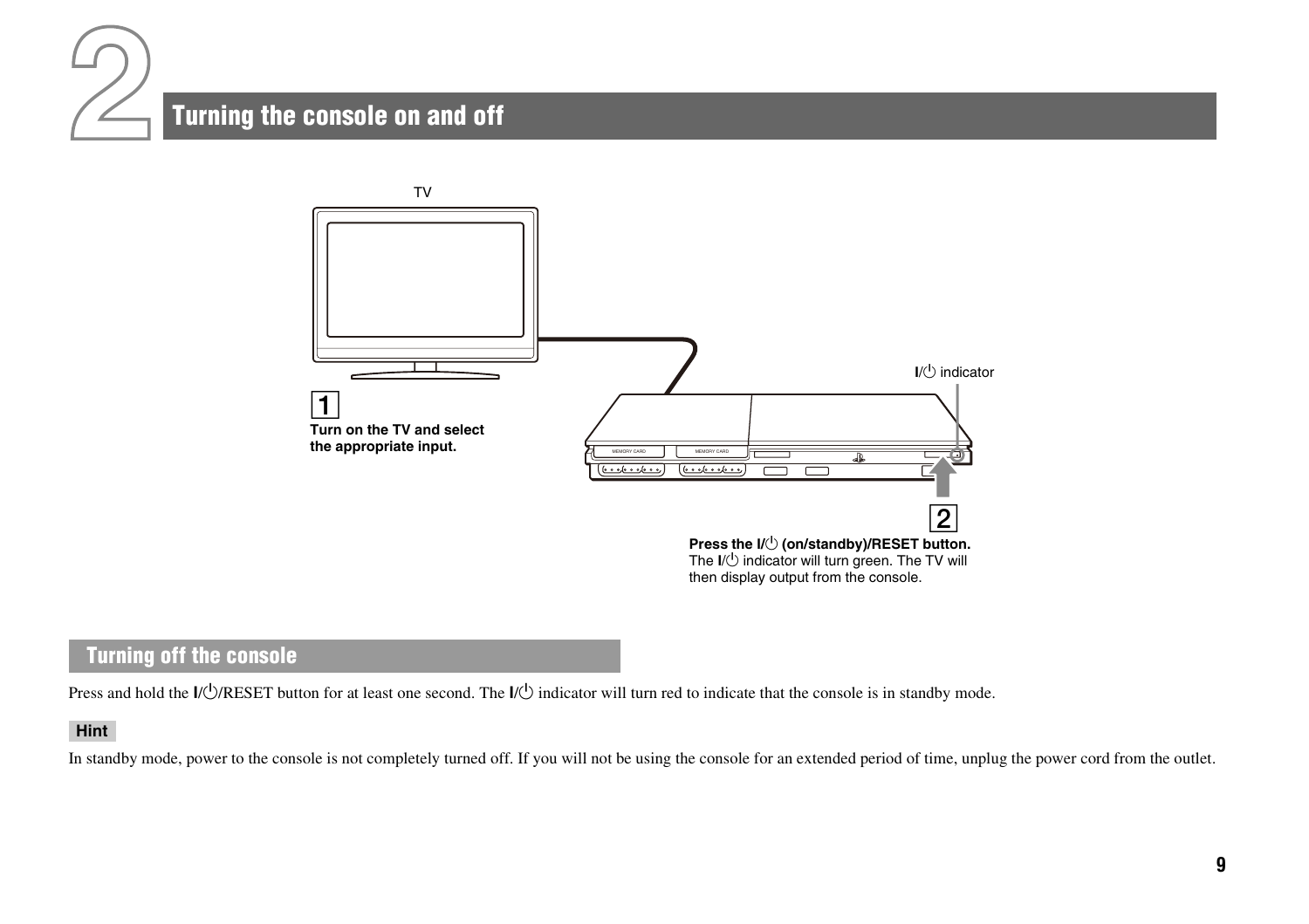

You can play games, DVD-Videos and audio CDs on the PlayStation®2 console. Insert the disc to start playback.



For instructions on playing a game, see "Playing a game" ( $\cdot\cdot\cdot$  [page 11\)](#page-10-0). For DVDs, see "Watching a DVD" ( $\cdot\cdot\cdot$  [page 12](#page-11-0)). For audio CDs, refer to the User's Guide ( $\bullet$ **)** [page 6\)](#page-5-0).

#### **Outputting Dolby Digital or DTS audio**

Connect a digital audio device to the PlayStation®2 console using a commercially available optical digital cable (for audio).

- To output audio from DVD-Videos: From the control panel  $(\cdot \cdot)$  [page 12](#page-11-1)), set "Dolby Digital" or "DTS" to "On" under  $\hat{z}$  (Setup)  $\rightarrow$  "Audio Setup"  $\rightarrow$  "Audio Digital Out".
- To output audio from games: The setup method varies depending on the game. For details, refer to the instructions supplied with the game.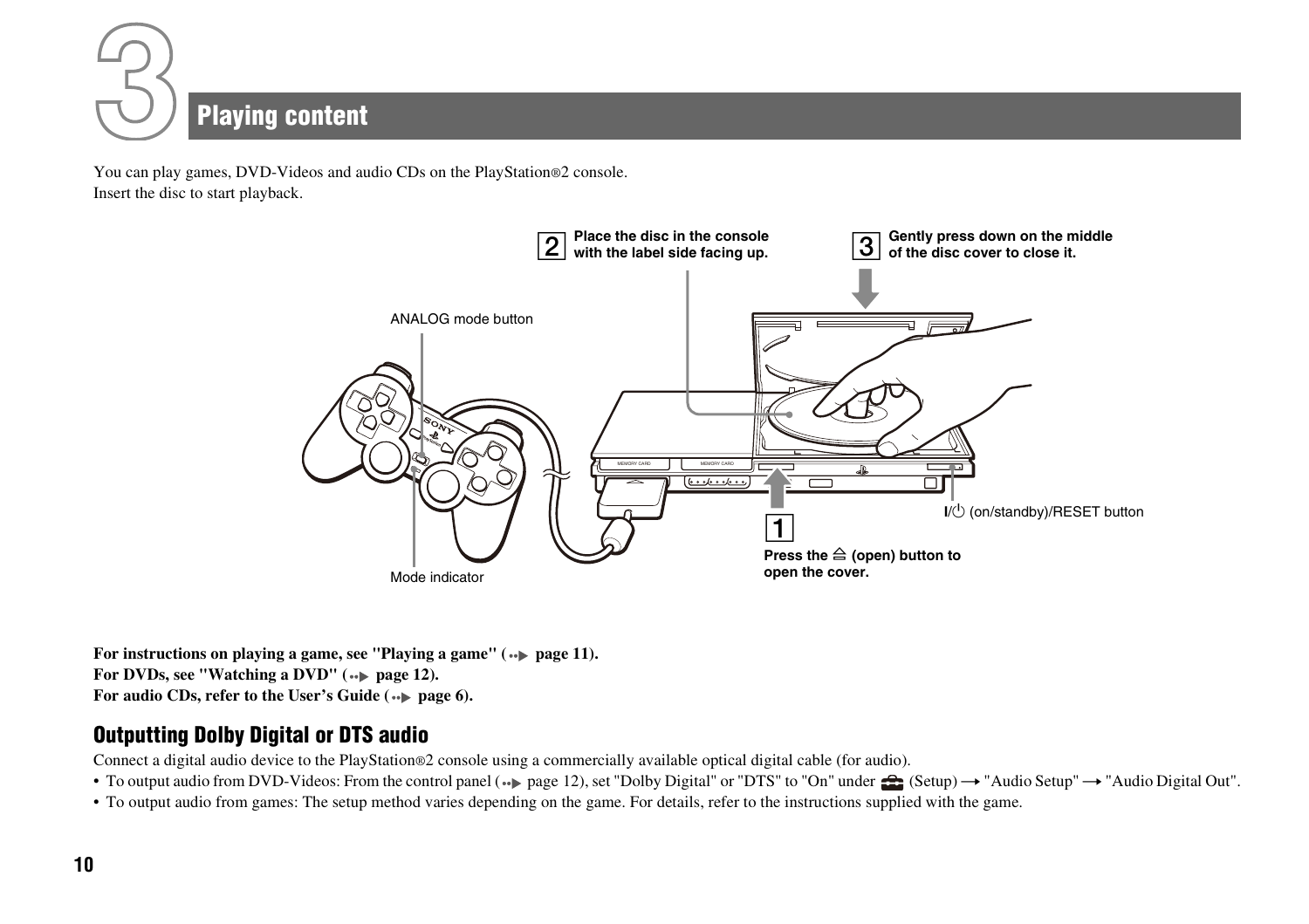# <span id="page-10-0"></span>**Playing a game**

You can play PlayStation®2 and PlayStation® format software on the PlayStation®2 console.

#### **Starting a game**

Insert the disc to start playback.

#### **Resetting a game**

Press the  $\frac{I}{\sqrt{2}}$ RESET button. Be careful not to accidentally press the  $\frac{I}{\sqrt{2}}$ RESET button while playing a game, as doing so will cause the game to reset.

#### **Ending a game**

After saving game data, turn the console off, and then remove the disc.

#### **Using the analog controller (DUALSHOCK®2)**

The analog controller (DUALSHOCK®2) is equipped with pressure-sensitive buttons and sticks. This enables you to control game action with enhanced precision based on the force with which buttons are pressed or the angle at which the analog stick is tilted. It is also a force feedback controller with a vibration function.

#### **Switching modes**

Depending on the game, you may need to set the controller to either digital or analog mode. Press the ANALOG mode button of the controller to switch to the analog mode (indicator: red). To return to digital mode, press the ANALOG mode button again. Some games make this adjustment automatically.

#### **Using memory cards**

You can save and load game data using a memory card (sold separately). You can also delete game data or copy game data from one memory card to another.

### **Memory card types**

There are two types of memory cards. Select a memory card suitable for the software in use.

| Memory card type                                                                 | Compatible software                      | Amount of memory                       |
|----------------------------------------------------------------------------------|------------------------------------------|----------------------------------------|
| Memory card (8MB)<br>(for PlayStation®2)<br>(SCPH-10020 E)                       | PlayStation®2 format software            | Approx. 8 MB                           |
| Memory card<br>$(SCPH-1020 E)^*$<br>* This product is no<br>longer manufactured. | PlayStation <sup>®</sup> format software | 15 memory blocks<br>(approx. $120$ KB) |

MagicGate™ is a term of copyright-protection technology developed by Sony Corporation.

#### **Inserting a memory card**

Insert the memory card into a memory card slot. Some games designate a specific memory card slot to use.

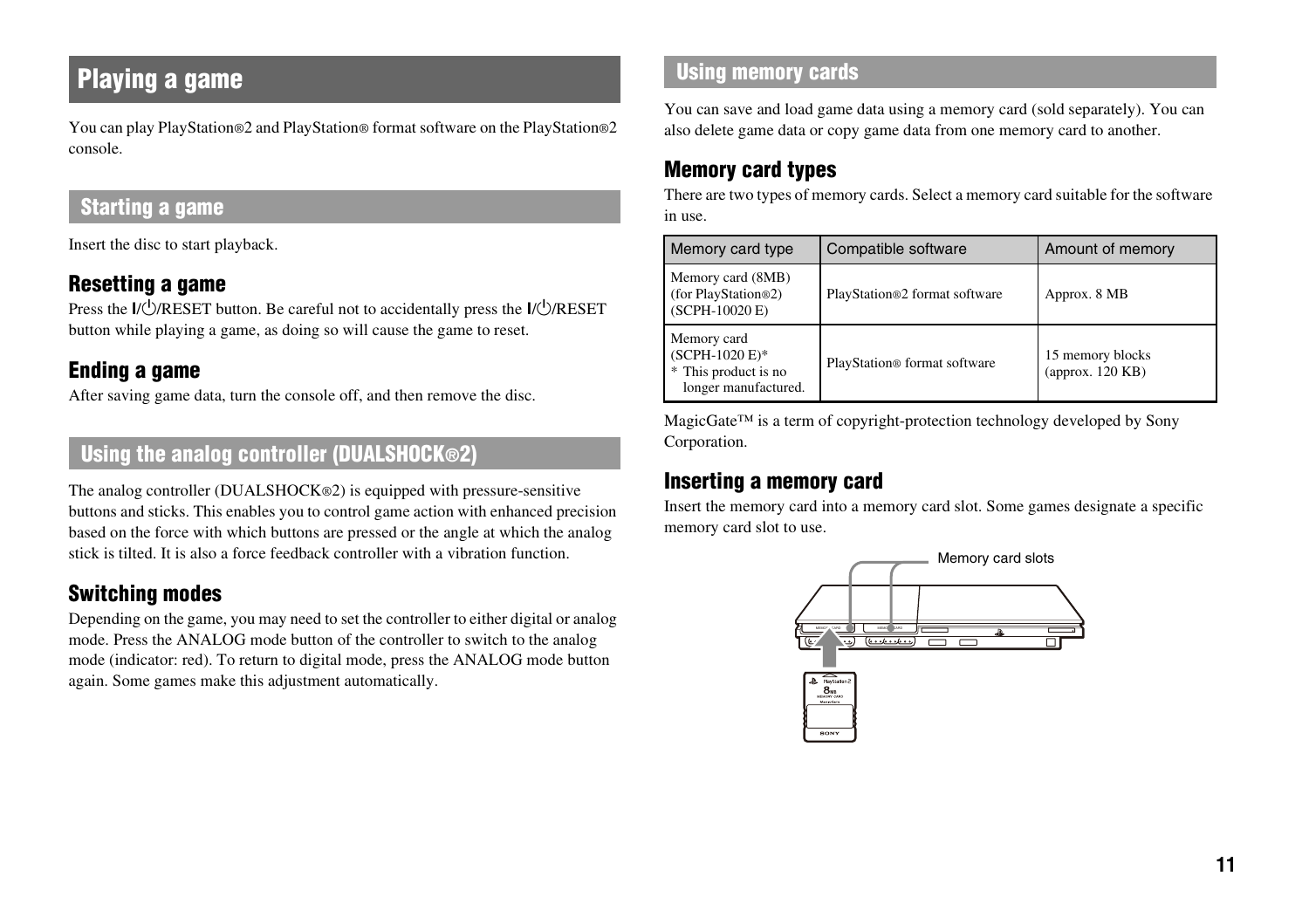### **Copying or deleting saved data**

You can delete saved data or copy data to another memory card. Use directional buttons and the  $\hat{R}$  button to select items.

- **1 With no disc inserted in the console, turn on the console, and then insert a memory card.**
- **2 Select "Browser", and then select the memory card you want to copy or delete data from.**
- **3 Select the icon for the data item, and then select "Copy" or "Delete".**

Follow the on-screen instructions to complete the operation.

#### **Playing online games**

You can play online games by connecting the PlayStation®2 console to a network.

#### **Items you will need**

- A network compatible PlayStation®2 game
- Broadband Internet service
- A commercially available Ethernet cable
- A memory card (8MB) (for PlayStation®2) (sold separately)

### **Creating a network configuration**

When playing online games, insert a commercially available Ethernet cable into the network connector, and then create a network configuration. Refer to the instructions supplied with the online game for creating a network configuration.



### <span id="page-11-0"></span>**Watching a DVD**

You can play DVDs on the PlayStation®2 console.

#### **Starting a DVD**

Insert the disc to start DVD playback.

### **Operating the DVD player**

**Press the SELECT button.**



0123456789

**Select an icon.**

ۼ≘↑≞⊜↑≘@?  $\blacksquare$   $\blacksquare$   $\blacksquare$   $\blacksquare$   $\blacksquare$ 

A-B GHUE (201) CO QUET CURE

### <span id="page-11-1"></span>**Control panel items**

You can select the following options in the control panel.

| Icon |                      | Function                                                                         |
|------|----------------------|----------------------------------------------------------------------------------|
|      | Menu                 | Displays the DVD-Video menu                                                      |
|      | Top Menu             | Displays the DVD-Video menu                                                      |
|      | Return               | Returns to the previously selected screen within the<br>DVD's menu               |
|      | <b>Audio Options</b> | Displays and changes audio options on DVDs with<br>multiple audio tracks         |
|      | Angle Options        | Displays and changes viewing angles on DVDs<br>recorded with multi-angle options |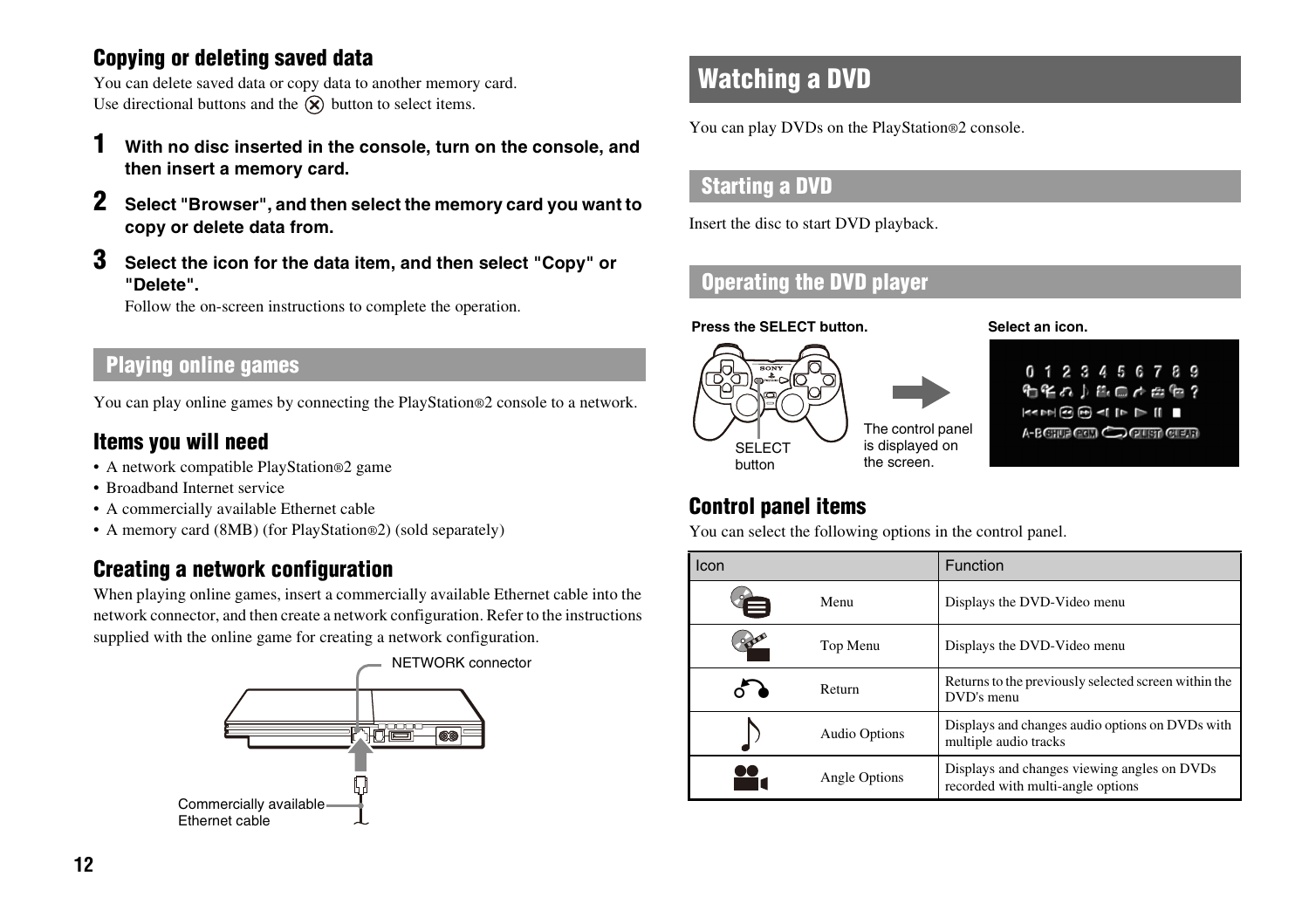| Icon         |                     | Function                                                                                                                             |
|--------------|---------------------|--------------------------------------------------------------------------------------------------------------------------------------|
|              | Subtitle Options    | Displays and changes subtitle options on DVDs<br>with subtitle options                                                               |
|              | Go To               | Skips to the selected title, chapter or the specified<br>time, and starts playback                                                   |
|              | Setup               | Displays and changes options for language, picture<br>quality, Parental Control level, audio, etc.                                   |
|              | <b>Time Display</b> | Displays the current title or chapter number, the<br>elapsed time, etc.                                                              |
|              | Help                | Displays the direct button functions of the analog<br>controller (DUALSHOCK®2)                                                       |
| 0~9          | Go to Chapter       | Used to enter the number of a chapter you want to<br>play                                                                            |
| <b>KKIDE</b> | Previous/Next       | Returns/skips to the beginning of the current,<br>previous or next chapter                                                           |
|              | Search              | Fast reverses/forwards playback                                                                                                      |
|              | Slow                | Changes to playback/reverse playback in slow-<br>motion                                                                              |
|              | Play                | Starts playback                                                                                                                      |
| "            | Pause               | Pauses playback                                                                                                                      |
|              | Stop                | Stops playback. Selecting ■ (Stop) again after<br>playback is stopped clears resume play (playback<br>from the last stopping point). |
| A-B          | A-B Repeat          | Specifies a scene for playback, and starts playback<br>of the scene that has been set                                                |
| <b>SHUE</b>  | Shuffle Play        | Begins playback of titles or chapters in a random<br>order                                                                           |
| PGMI         | Program Play        | Begins playback of titles or chapters in a<br>programmed sequence                                                                    |
|              | <b>Repeat Play</b>  | Selects repeated playback of all the titles on the<br>disc, or one title or one chapter                                              |

| <b>Icon</b>  |                    | <b>Function</b>                                                              |
|--------------|--------------------|------------------------------------------------------------------------------|
| P IST        | Original/Play List | For DVD-RW discs (VR mode), selects Original or<br>Play List content to play |
| <b>CLEAR</b> | Clear              | Clears selected numbers or playback modes                                    |

#### **Hints**

• For more details on control panel items, refer to the User's Guide  $(\cdot \cdot)$  [page 6\)](#page-5-0).

• The DVD player can be operated using the DVD remote control (for PlayStation®2) (sold separately).

• Some control panel options cannot be selected during resume play. To select these options, cancel resume play by selecting  $\blacksquare$  (Stop) on the control panel and then selecting  $\blacksquare$  (Stop) again after playback is stopped.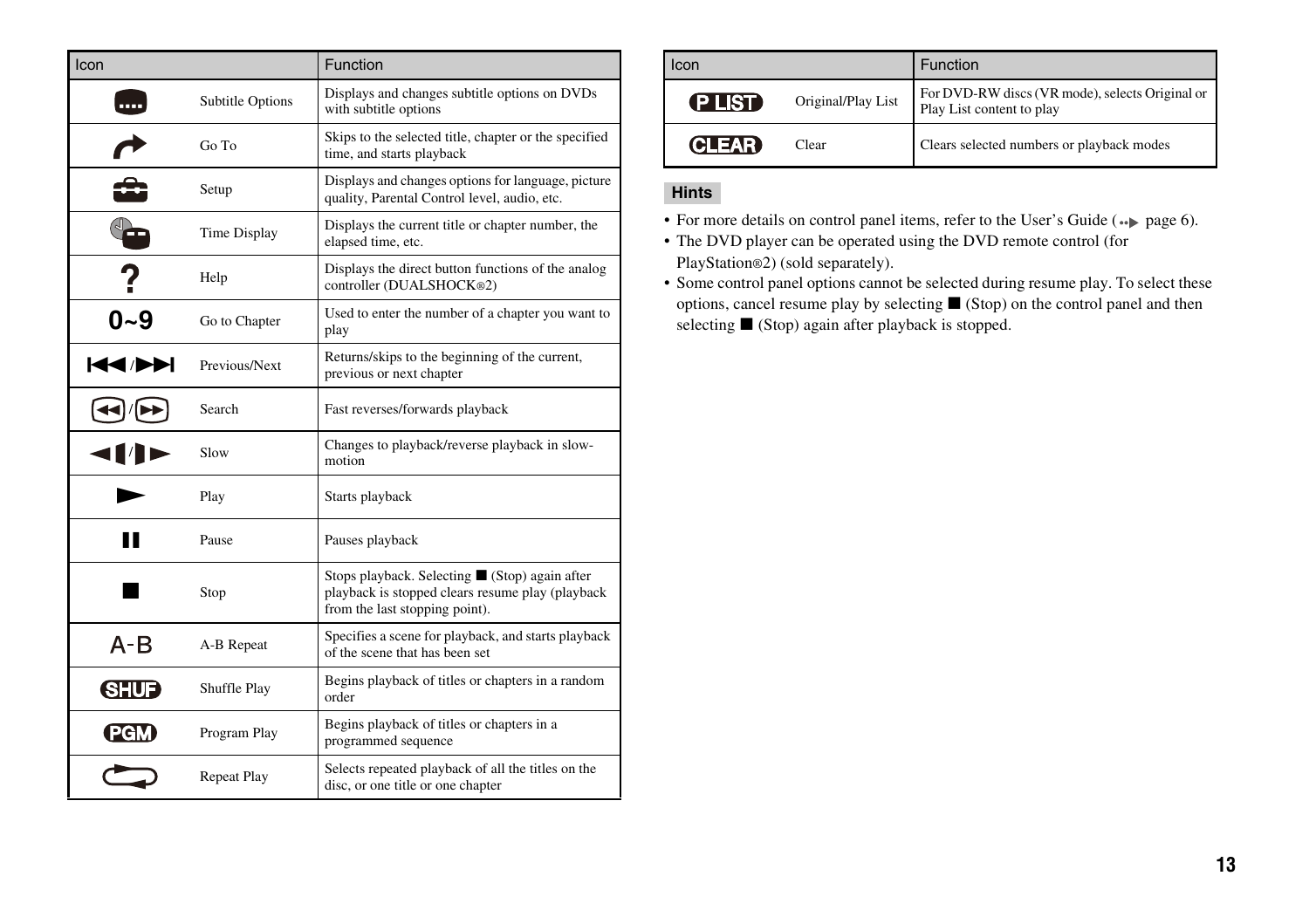## **Parental control settings**

### **Setting parental control restrictions**

From the control panel, select  $\bigoplus$  (Setup)  $\rightarrow$  "Custom Setup"  $\rightarrow$  "Parental Control".

Follow the on-screen instructions to register or enter the password. After the password is registered or entered, proceed through the various screens to select a region and parental control level.

#### **Hints**

- If you select "Other" in the region options, refer to the User's Guide  $(\cdot \cdot)$  page 6) for a list of region codes.
- For the parental control level, note that the lower the value, the stricter the restriction.
- To clear the parental control setting, set the option to "Off".
- To change your password, select "Change Password" from the parental control options and follow the on-screen instructions to complete the operation.

#### **Temporary override of parental control restrictions**

Start DVD playback. When prompted by the system, select "Yes", and then enter the password.

#### **Hints**

- You cannot change the parental control setting without a password.
- When DVD playback is stopped, the parental control level will return to its default setting.
- If you forget your password, see "Troubleshooting"  $(\rightarrow \rightarrow$  [page 17](#page-16-0)).

### <span id="page-13-0"></span>**When using a cable other than the supplied AV cable**

Picture quality varies depending on the type of cable used. Use the information below to determine the best connection method. If you use a cable other than the supplied AV cable, refer to the instructions supplied with the cable.

|                                                                            | Cable type                                     |
|----------------------------------------------------------------------------|------------------------------------------------|
| A TV with component video input connectors Component AV cable (SCPH-10490) |                                                |
| A TV with Euro-AV (SCART) connector                                        | Euro-AV Cable (SCPH-10142)<br>(for SCPH-90003) |
| A TV with S VIDEO inputs                                                   | S VIDEO cable (SCPH-10480)                     |



This scale is intended only as a reference. Depending on the product or condition of your TV, the picture quality may be different.

When using the Euro-AV Cable, picture quality may vary depending on your TV's AV connection. For optimum picture quality, connect your Euro-AV cable to an RGBcompatible socket on your TV. Refer to the instructions supplied with your TV for details.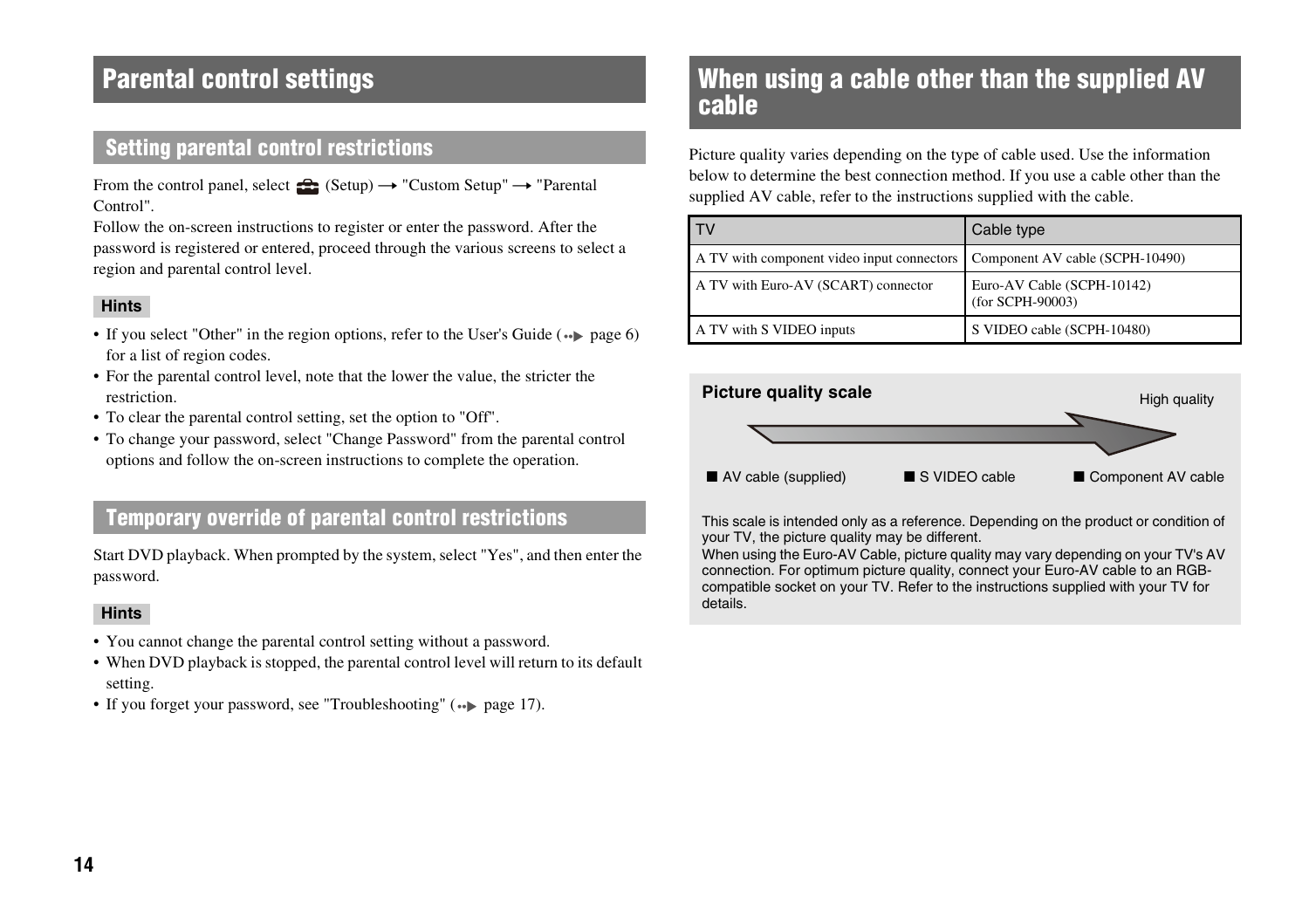### **Compatible software**

| <b>DVD</b> | PlayStation®2 format DVD-ROM          |  |
|------------|---------------------------------------|--|
|            | DVD-ROM (DVD-Video)                   |  |
|            | DVD+R / DVD+RW                        |  |
|            | DVD-R / DVD-RW (Video mode / VR mode) |  |
| CD.        | PlayStation®2 format CD-ROM           |  |
|            | PlayStation® format CD-ROM            |  |
|            | CD-DA (Audio CD)                      |  |

#### **Notes**

- Some discs may not be playable due to scratches, dust or recording problems.
- Throughout this manual, the term "DVD-Video" is used to refer to DVD-R, DVD-RW (Video mode), DVD+R and DVD+RW discs.
- The audio CD playback feature of this product is designed to conform to the Compact Disc (CD) standard. Recently, some record companies have started marketing music discs encoded with copyright protection technologies. Some of these music discs do not conform to the CD standard and may not be playable on this product.
- A DualDisc is a two sided disc product that contains DVD recorded material on one side and digital audio material on the other side. However, since the audio material side does not conform to the Compact Disc (CD) standard, playback on this product is not guaranteed.
- Do not play illegally copied discs. This may cause a malfunction or damage to the console.

#### **Region codes**

Some discs are assigned "region codes" for each geographic sales region. This console can play discs with the following region codes.

| <b>Disc</b>                                                                               | Region code                            |
|-------------------------------------------------------------------------------------------|----------------------------------------|
| <b>DVD</b>                                                                                | (SCPH-90002 only)<br>(SCPH-90003 only) |
| PlayStation®2 format DVD-ROM<br>PlayStation®2 format CD-ROM<br>PlayStation® format CD-ROM | PAL                                    |

#### **DVD-Videos**

This console can only play discs recorded for the PAL broadcast standard.

### **DVD-R, DVD-RW, DVD+R and DVD+RW discs**

- Only discs that have been finalized can be played.
- Copy-protected video from a digital broadcast recorded on Content Protection for Recordable Media (CPRM) compatible DVD-RW discs or on CPRM compatible DVD-R discs cannot be played on this console.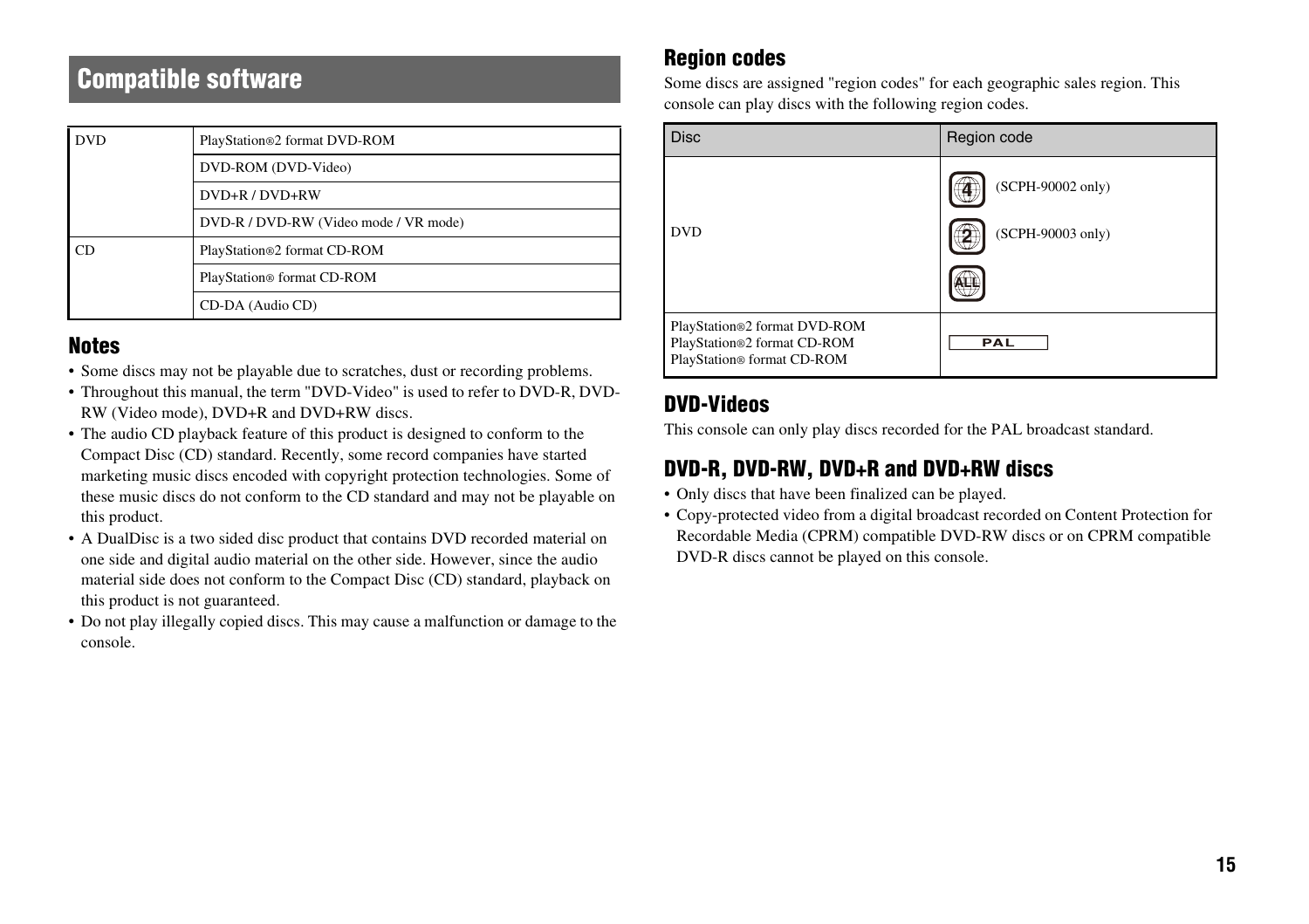### **Accessories**

When purchasing optional accessories, be sure to purchase those that are compatible with this model of the PlayStation®2 console.

#### **About the DVD remote control (for PlayStation®2)**

When purchasing a new DVD remote control, choose model number SCPH-10420 E which does not include the IR receiver unit (for PlayStation®2).

#### **About multitaps**

Only the multitap (for PlayStation®2) (SCPH-70120 E) (sold separately) can be used with this console. Do not connect multitap products with other model numbers to the console as this may result in damage to the console.

### **Accessories not compatible with this model**

The following accessories for the PlayStation® console and the PlayStation®2 console are not compatible with this model of the PlayStation®2 console.

| Model number        | Product name                                                      |
|---------------------|-------------------------------------------------------------------|
| <b>SCPH-10350 E</b> | Network Adaptor (Ethernet) (for PlayStation®2)                    |
| <b>SCPH-10090 E</b> | Multitap (for PlayStation®2)                                      |
| <b>SCPH-1070 E</b>  | Multitap                                                          |
| <b>SCPH-10040 E</b> | Vertical stand (for PlayStation®2)                                |
| <b>SCPH-70110 E</b> | Vertical stand (for PlayStation®2)                                |
| <b>SCPH-10110 E</b> | Horizontal stand (for PlayStation®2)                              |
|                     | Products that use the $\mathbf{R}^{\infty}$ S400 i.LINK connector |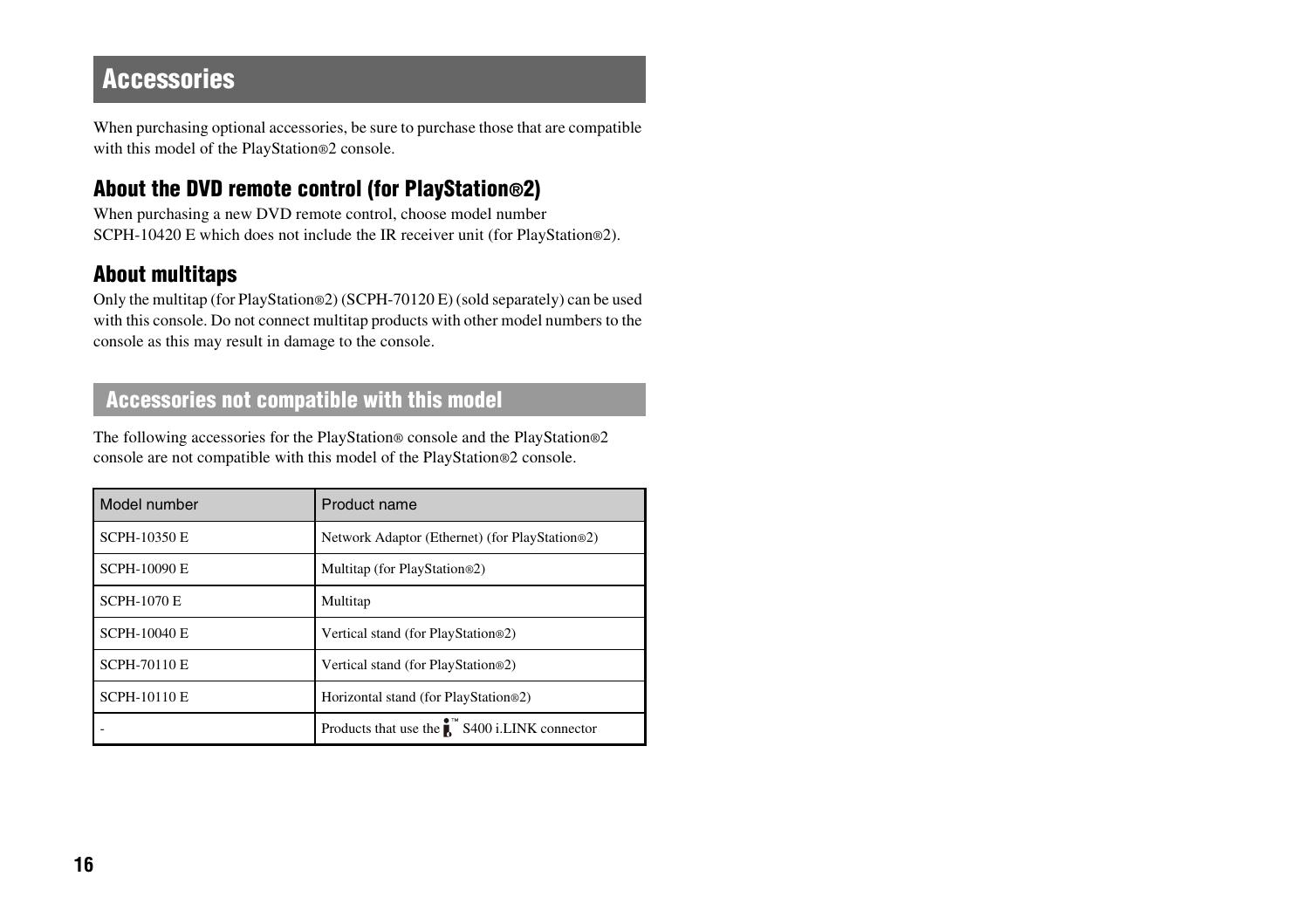## <span id="page-16-0"></span>**Troubleshooting**

Go through this section if you experience difficulty in operating the PlayStation®2 console. Should any problem persist, call the PlayStation® service line at the number listed on your guarantee card for assistance.

#### **Check the following items first:**

- Check that the console is turned on. Press the  $I(\cdot)$  RESET button to turn on the console (the  $\mathsf{I}/\mathsf{U}$ ) indicator will turn green).
- Check that the AC power cord is fully inserted into the electrical outlet.
- Check that the cables are correctly and securely connected.

#### **Picture**

#### **There is no picture on the TV screen.**

- $\rightarrow$  Switch the input mode of the TV as appropriate for the input connector in use on the console.
- $\rightarrow$  There may be a problem with the cable. Try using another cable that is compatible with the PlayStation®2 console.

#### **The picture is unstable.**

- $\rightarrow$  Set "Component Video Out" to "Y Cb/Pb Cr/Pr" in the System Configuration menu when connecting the console to the component AV inputs on a TV<sup>\*</sup>. Use the supplied AV cable to make the setting, and then connect to the TV using the component AV cable (sold separately).
	- \* When connecting the console to a TV that only supports RGB input, set "Component Video Out" to "RGB".
- $\rightarrow$  When the console is connected to a VCR or a DVD recorder, copy protection used by some DVDs may cause the picture to become unstable, or the picture may get brighter or darker. If this happens, connect the console directly to the TV.
- $\rightarrow$  If the console is connected to a TV or cable<sup>\*1</sup> that does not support progressive scan (480p), no video will be displayed when "Progressive" is set to "On" under  $\bigoplus$  (Setup)  $\rightarrow$  "Screen Setup" in the DVD player's control panel. In this case,

with a DVD inserted, press the  $I/\sqrt{C}$ /RESET button and immediately press and hold down the START button of the controller<sup>\*2</sup>. The "Progressive" setting will be cleared and video from the DVD will be displayed properly.

\*1 The component AV cable (sold separately) is compatible with progressive scan.

\*2 Connect the controller to controller port 1.

#### **The size of the video image and the TV screen do not match.**

- $\rightarrow$  If the console is connected to a widescreen TV (16:9), check the settings on the TV as they may override those for the console. Refer to the instructions supplied with your TV for details.
- $\rightarrow$  Adjust the image size of the DVD to match your TV screen. Start a DVD, and then stop playback. Adjust the "TV Type" setting under  $\triangle$  (Setup)  $\rightarrow$  "Screen Setup" in the control panel.
- $\rightarrow$  With some DVDs, image size cannot be changed.
- $\rightarrow$  Check that the console is directly connected to the video input connector of the TV. If there is a selector or receiver (AV amplifier) connected between the console and the TV, the image size cannot be changed.
- $\rightarrow$  With some TVs, image size cannot be changed.

#### **Sound**

#### **There is no sound.**

- $\rightarrow$  Check that the TV volume is not set to "mute" and adjust the TV volume to an appropriate level.
- $\rightarrow$  If the console is connected to an audio device, check the settings on the connected device. Refer to the instructions supplied with the device for details.
- $\rightarrow$  There may be a problem with the cable in use. Try using another cable that is compatible with the PlayStation®2 console.
- → Some PlayStation®2 format software titles do not support audio output from the DIGITAL OUT (OPTICAL) connector. When playing such software, no sound will be produced even if you connect using an optical digital cable for audio. Connect the console to the audio device using an analog AV cable, such as the supplied AV cable.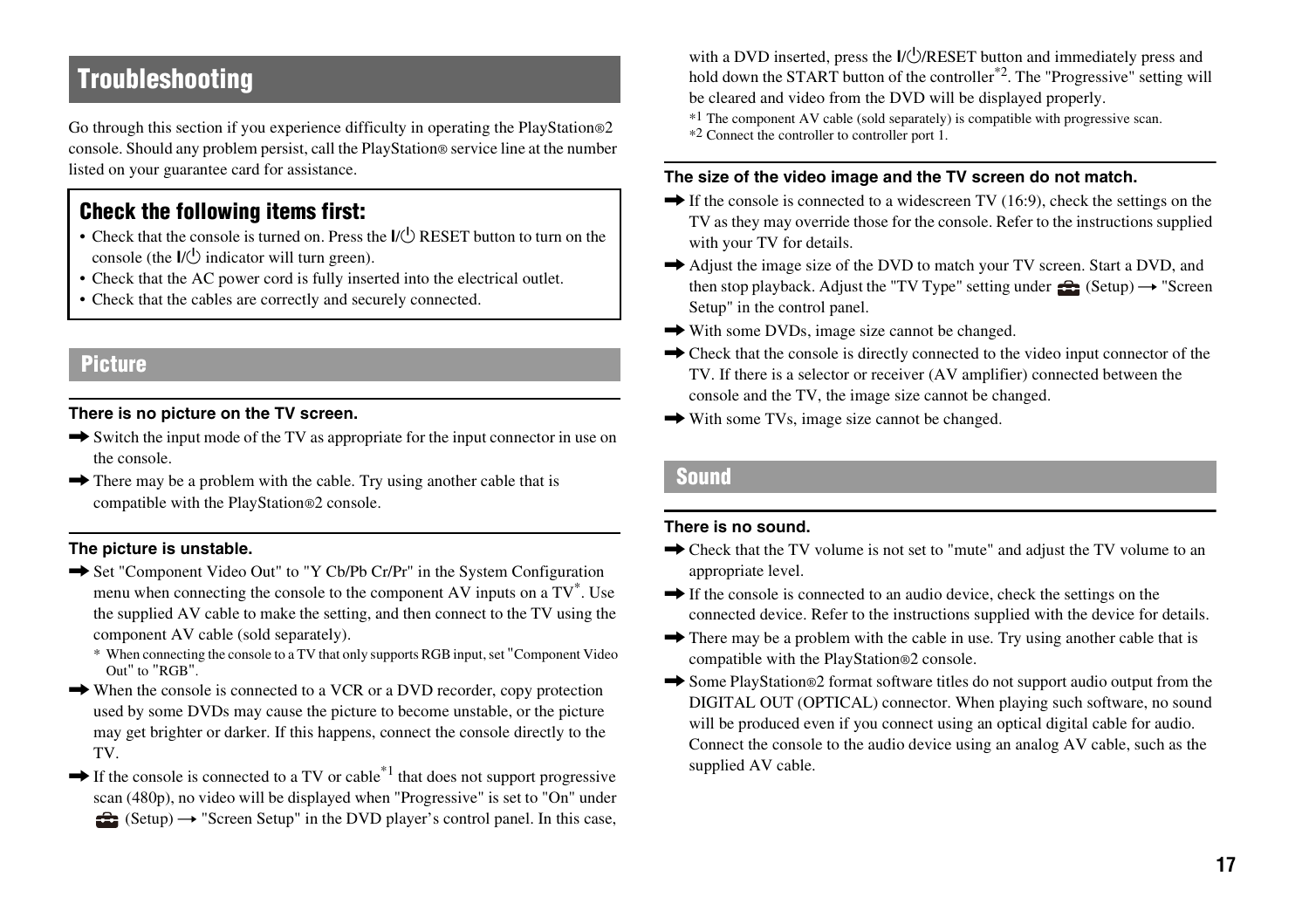**There is no sound or the sound quality from the digital audio device is poor.**

- $\rightarrow$  If the console is connected to a digital audio device you must adjust the "Digital" Out (Optical)" setting. Turn on the console with no disc inserted, and in the System Configuration menu set "Digital Out (Optical)" to "On".
- $\rightarrow$  When playing DTS audio, set "DTS" to "On" in  $\Rightarrow$  (Setup)  $\rightarrow$  "Audio Setup"  $\rightarrow$  "Audio Digital Out". If the connected device does not have a built-in DTS decoder, DTS audio cannot be played.

#### **The surround effect is not produced when playing a DVD with a Dolby Digital audio track.**

- $\rightarrow$  Check that the console is connected to an audio device with a built-in Dolby Digital decoder using an optical digital cable.
- $\rightarrow$  To play Dolby Digital audio, set "Dolby Digital" to "On" in  $\rightarrow$  (Setup)  $\rightarrow$ "Audio Setup"  $\rightarrow$  "Audio Digital Out" in the DVD player control panel.

#### **Operation**

#### **A disc cannot be played.**

- $\rightarrow$  Check that the disc is of a type that can be played on the console.
- $\rightarrow$  Check that the disc is clean and in good condition. If the disc is dirty, wipe it gently with a soft cloth.
- $\rightarrow$  Some PlayStation® format software may not perform properly on this console. For more information, visit our Web site at www.playstation.com.
- $\rightarrow$  If the disc has a label, place the disc in the console with the label side facing up.
- $\rightarrow$  If a DVD-R or DVD-RW disc is not finalized, it cannot be played.
- $\rightarrow$  Copy-protected video from a digital broadcast recorded on Content Protection for Recordable Media (CPRM) compatible DVD-RW discs or on CPRM compatible DVD-R discs cannot be played on this console.
- $\rightarrow$  Check that the region code of the DVD is correct for the console in use. Also check that the broadcast standard is correct.
- $\rightarrow$  The parental control feature may be set on the disc. Follow the on-screen instructions and temporarily raise the parental control restriction level.

#### **The controller does not function correctly.**

- $\rightarrow$  If a software title is compatible only with the analog controller (DUALSHOCK®2), it will not work properly with the analog controller (DUALSHOCK®). Use a controller that is appropriate for the software title. Refer to the instructions supplied with the software for details.
- $\rightarrow$  Some software specifies a specific controller port that must be used. Check that the controller is connected to the correct port. Refer to the instructions supplied with the software for details.
- $\rightarrow$  There may be a problem with the controller in use. Try using another controller that is compatible with the PlayStation®2 console.

#### **The response to button operations is slow.**

 $\rightarrow$  The response speed of some LCD TVs and PC displays is slow. This is not a malfunction.

#### **The left and right analog sticks of the controller do not operate properly.**

 $\rightarrow$  When these symptoms occur, rotate the left and right analog sticks of the analog controller (DUALSHOCK®2) in a large circle to adjust the sticks to an optimal range of operation. Be sure to rotate in a circle, not twist the sticks.

#### **The console does not recognize the memory card. Data cannot be saved or copied to the memory card.**

- $\rightarrow$  Check that the memory card is compatible with the software in use. To save or load PlayStation®2 format software, use a memory card (8MB) (for PlayStation®2) (SCPH-10020 E). To save or load PlayStation® format software, use a memory card (SCPH-1020 E).
- → You cannot copy saved data from PlayStation®2 format software to a memory card (SCPH-1020 E).
- $\rightarrow$  Check that the memory card is securely inserted into the console.
- $\rightarrow$  There may be a problem with the memory card in use. If you have another memory card that is compatible with the PlayStation®2 console, try switching memory cards.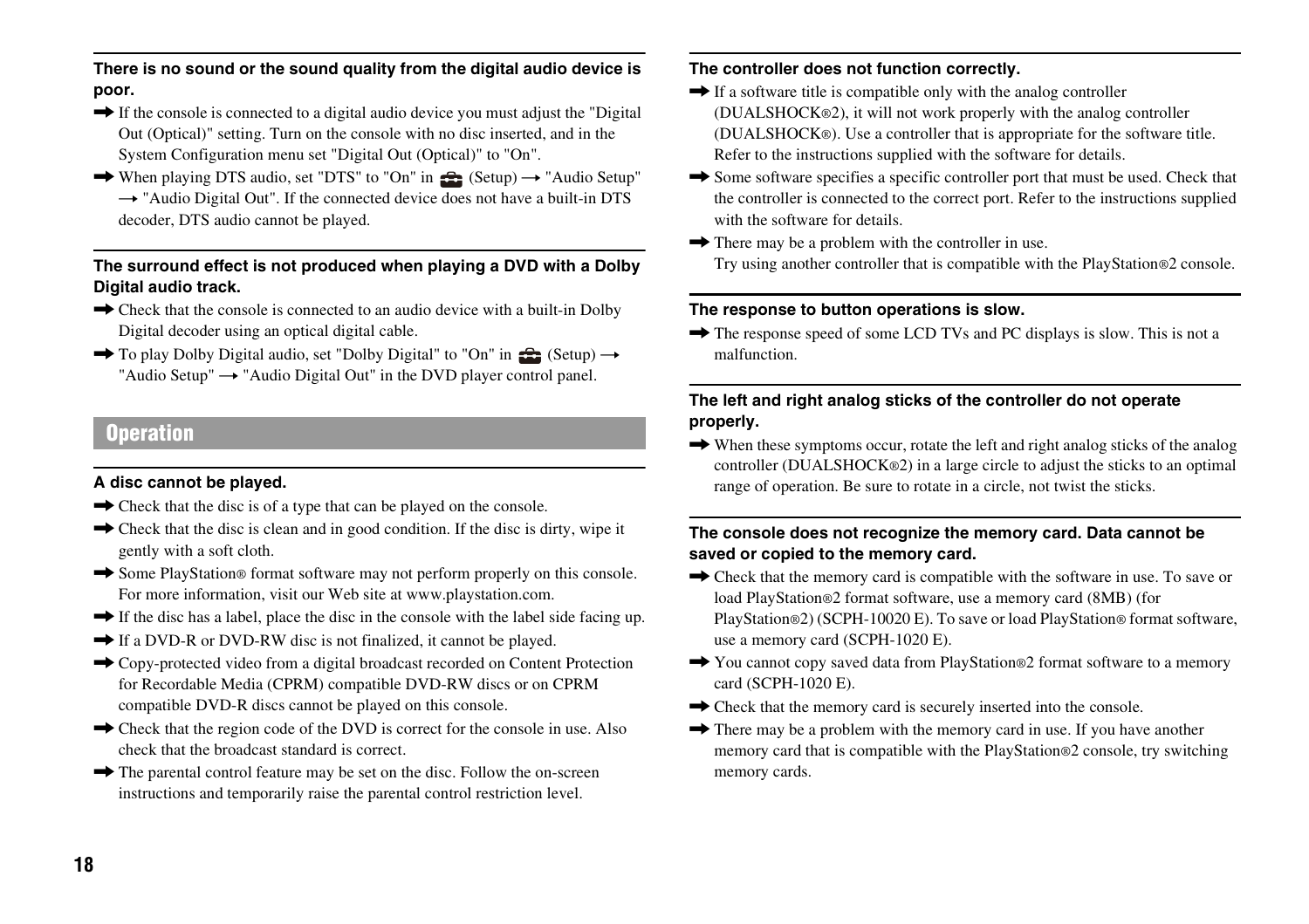#### **Data saved on a memory card is corrupted.**

- $\rightarrow$  While saving, loading, copying or deleting data, do not attempt any of the following. Doing so may cause the data to become corrupted.
	- Do not remove the memory card or the controller.
	- Do not open the disc cover.
	- Do not reset the console.
	- Do not turn off the console.

#### **The console does not function properly.**

 $\rightarrow$  Static electricity and other similar occurrences may affect the console's operation. Turn off the console and unplug it from the electrical outlet. Then plug in the console and turn it on.

#### **The I/<sup>(!</sup>) indicator flashes in red and the console does not work.**

 $\rightarrow$  Do not use the console until the flashing stops. Placing the console in an extremely hot location or blocking the console's vents raises the internal temperature of the console, thereby preventing proper operation.

#### **You forgot your password.**

- $\rightarrow$  You can clear the password using the following procedure:
	- **1 Insert a DVD without the parental control feature.**
	- **2** In the control panel, select (Stop) to stop playback, and then select ■ (Stop) again to clear resume play.
	- **3** In the control panel, select  $\triangle$  (Setup)  $\rightarrow$  "Custom Setup"  $\rightarrow$ "Parental Control" and then press the  $\widehat{X}$  button.

The screen to enter a password is displayed.

**4 Press the SELECT button on the controller, and then enter the number "7444" on the screen that is displayed.** 

The registered password is cleared, and the screen for registering a new password is displayed. Enter a new password.

#### **The DVD does not function. Some DVD settings cannot be changed.**

 $\rightarrow$  The playback status or settings of some DVDs are preset intentionally by the manufacturer. Because the PlayStation®2 console plays DVDs according to the

settings on the disc, some functions may not be available even if you follow the procedures in this document and the User's Guide  $(\cdot \cdot)$  page 6).

 $\rightarrow$  Some settings cannot be changed during playback or resume play. Select  $\blacksquare$  (Stop) in the control panel to stop playback, and then select  $\blacksquare$  (Stop) again to clear resume play.

#### **Network**

#### **A connection to the network cannot be established.**

- $\rightarrow$  Check that the network settings are correct. Refer to the information from your broadband Internet service provider and the instructions supplied with the software in use and adjust the settings accordingly.
- $\rightarrow$  Check that the Ethernet cable is properly connected.
- $\rightarrow$  Check that you are using the correct type of Ethernet cable (cross cable or straight) cable). Refer to the instructions supplied with the network device for details.
- $\rightarrow$  Check that the network device is properly connected. Also check that the settings of the network device in use are correct. Refer to the instructions supplied with the network device for details.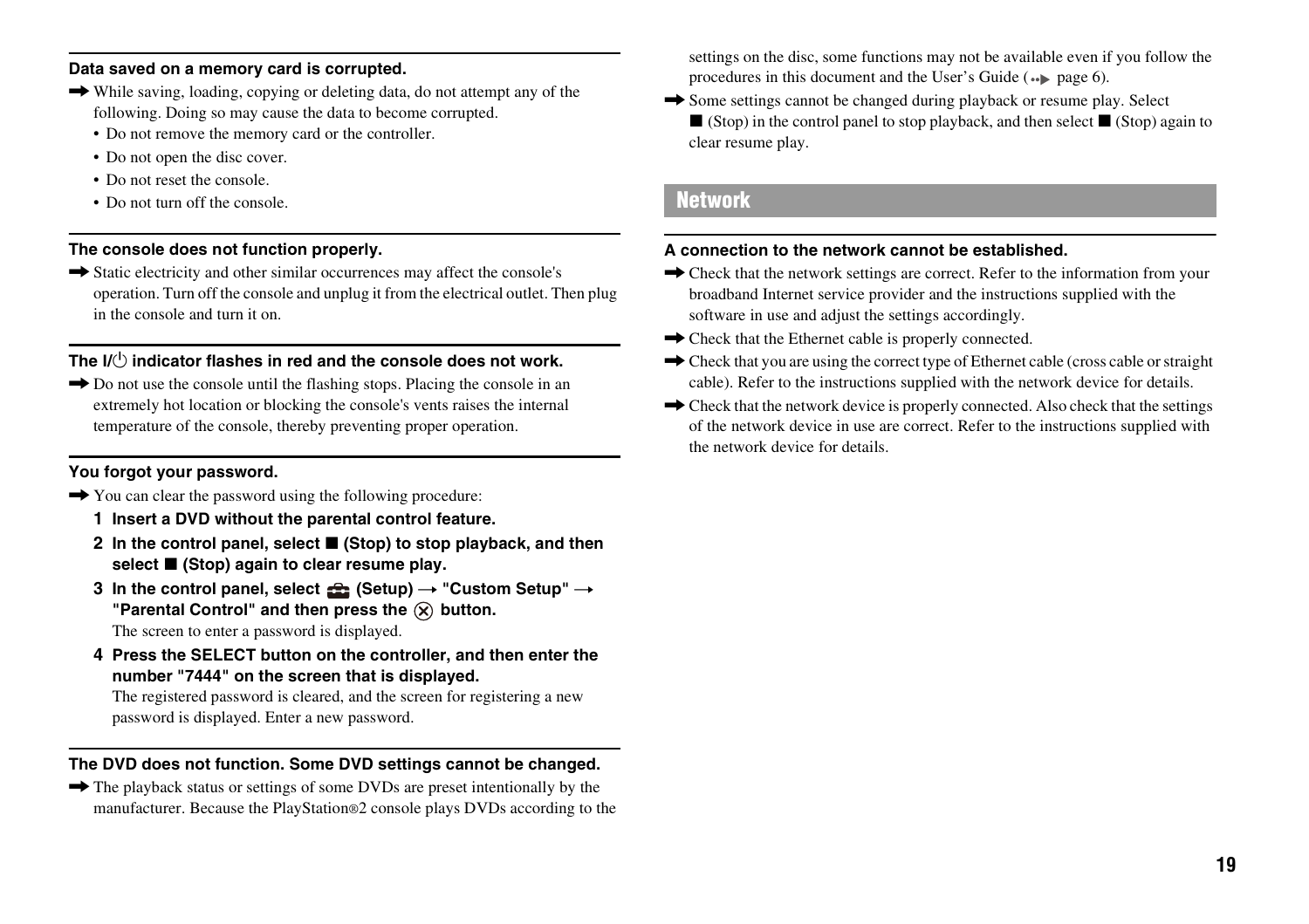### **Guarantee**

Thank you for buying this Product. The term "Product" means the PlayStation®2 computer entertainment system together with the accessories and/or peripherals with which it is packaged. This Guarantee does not cover any software whether or not packaged with the Product.

Sony Computer Entertainment Europe Ltd ("SCEE") guarantees that this Product is free from defects in material and workmanship that result in Product failure during normal usage in accordance with the terms set out in below and will, for a period of 1 (one) year from the date of original purchase, repair or (at SCEE's option) replace any component part of this Product, free of charge, where it is faulty due to defective materials or workmanship. Replacement will be with a new or refurbished component or unit, at SCEE's option, which is guaranteed for the remainder of the original Guarantee Period.

The benefits conferred by this Guarantee are in addition to the statutory rights and remedies the consumer has in the UK and Eire in respect of this Product and this Guarantee does not affect such rights and remedies in any way. The benefits conferred by this Guarantee are also in addition to other rights and remedies which the consumer has in law in Australia and New Zealand in respect of this Product, including rights and remedies available under the Trade Practices Act 1974 and State and Territory legislation in Australia and the Fair Trading Act 1986 in New Zealand and this Guarantee does not affect such rights and remedies in any way.

This Guarantee is given to you by Sony Computer Entertainment Europe Ltd of 10 Great Marlborough Street, London, W1F 7LP, United Kingdom.

#### **IMPORTANT**

- 1. If you need to claim under this Guarantee, please call your local Customer Service helpline (listed in a PlayStation® and PlayStation®2 format software manuals) for return instructions and other guidance.
- 2. This Guarantee is only valid:
	- i. in the United Kingdom, Eire, Australia and New Zealand; and
- ii. when the original sales receipt or invoice or other proof of purchase (indicating the date of purchase and retailer's name) is presented together with the faulty Product (and has not been altered or defaced since the date of original purchase); and
- iii. when the Guarantee seal and the serial number on the Product have not been damaged, altered or removed.
- 3. You may not claim under this Guarantee when the Product is damaged as a result of:
	- i. commercial use, accident, fair wear and tear, negligence, abuse, or misuse (including, without limitation, failure to use this Product for its normal purpose and/or in accordance with instructions on proper use and maintenance, or installation or use in a manner inconsistent with applicable local technical or safety standards);
	- ii. use in conjunction with any unauthorised peripheral (including, without limitation, game enhancement devices, adaptors and power supply devices);
	- iii. any adaptation or adjustment to, or alteration of, the Product carried out for any reason, and whether properly carried out or not;
	- iv. maintenance or repairs carried out other than by a SCEE authorised service facility; or
	- v. use in conjunction with unauthorised software, virus infection, or fire, flood or other natural calamity.
- 4. To the extent permitted by applicable law, this Guarantee will be your sole and exclusive remedy in relation to defects in this Product and all other guarantees, warranties, terms and conditions, express or implied by statute or otherwise, in respect of this Product are excluded and neither SCEE nor any other Sony entity, or their suppliers or authorised service facilities, will be liable for any special, incidental, indirect or consequential loss or damage.

If this Product needs any repair which is not covered by this Guarantee, please call your local Customer Service helpline for advice. If your home country is not one of those listed, please contact your retailer.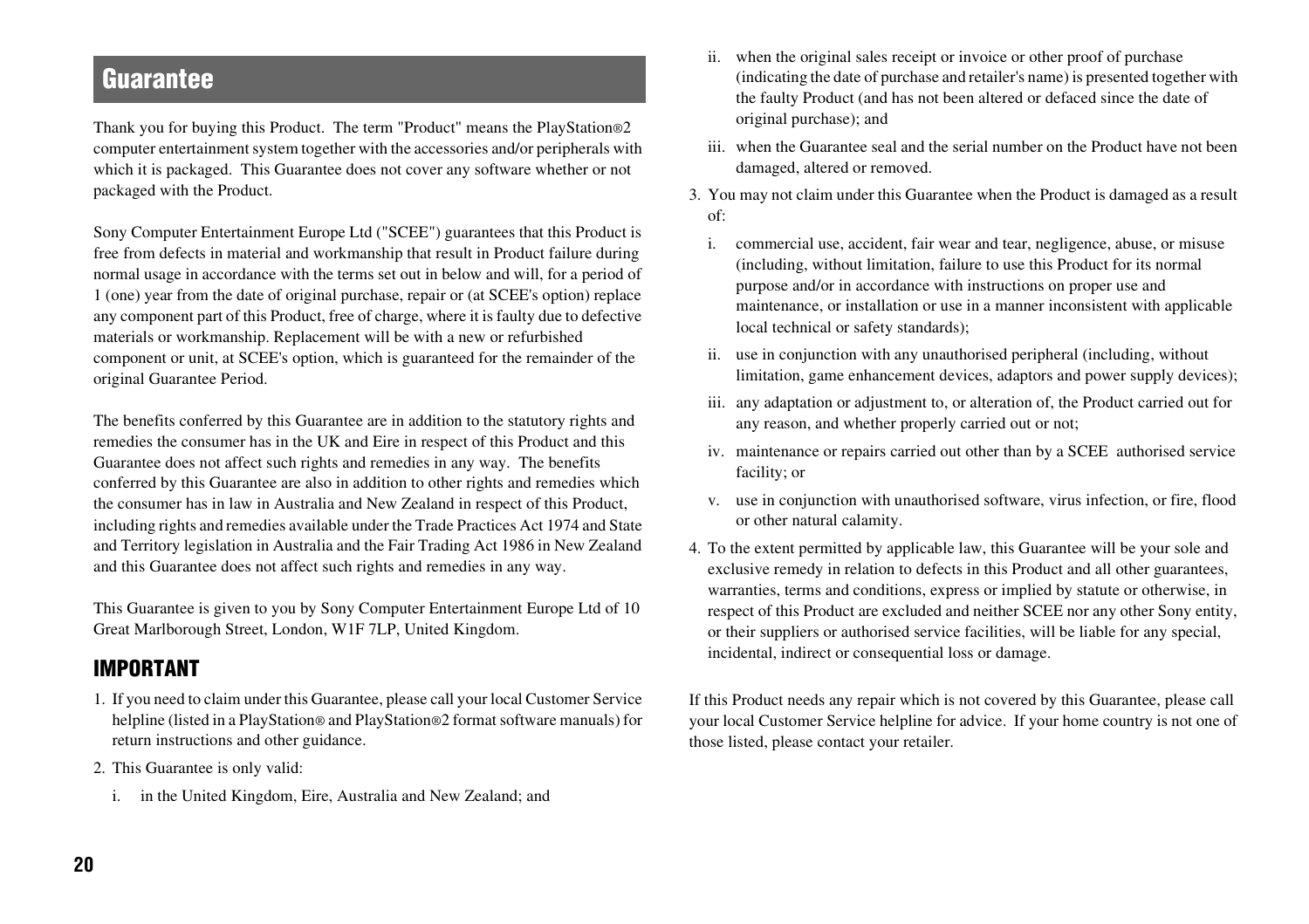## **Copyrights and trademarks About copy protection**

". ThayStation", " $\equiv$   $\equiv$ ", "DUALSHOCK" and " $\triangle$   $\odot$   $\otimes$   $\triangle$ " are registered trademarks of Sony Computer Entertainment Inc.

"SONY" and " $\overline{\Phi}$ " are registered trademarks and "MagicGate" is a trademark of Sony Corporation.

This product incorporates copyright protection technology that is protected by method claims of certain U.S. patents and other intellectual property rights owned by Macrovision Corporation and other rights owners. Use of this copyright protection technology must be authorized by Macrovision Corporation, and is intended for home and other limited viewing uses only unless otherwise authorized by Macrovision Corporation. Reverse engineering or disassembly is prohibited.

This product is manufactured under license from Dolby Laboratories. "Dolby" and the double-D symbol are trademarks of Dolby Laboratories. Confidential unpublished works. ©1992-1997 Dolby Laboratories. All rights reserved.

"DTS" and "DTS Digital Out" are trademarks of DTS, Inc.

i.LINK and i.LINK logo  $"\parallel$  " are trademarks.

Sony Computer Entertainment Inc. uses DNAS (Dynamic Network Authentication System), a proprietary authentication system, to help protect copyright and security in connecting the PlayStation®2 console to a network. DNAS may retrieve information about a user's hardware and software for authentication, copy protection, account blocking, system, rules, or game management and other purposes. The information collected does not identify the user personally. The unauthorised transfer, exhibition, export, import or transmission of programs and devices circumventing its authentication scheme may be prohibited by law.

Attempted copying of DVDs played on this device may be prevented or restricted by copy protection technology contained on the DVD. Attempted recording or copying of DVDs for private use by the removal or circumvention of copy protection technology may be prohibited under applicable law.